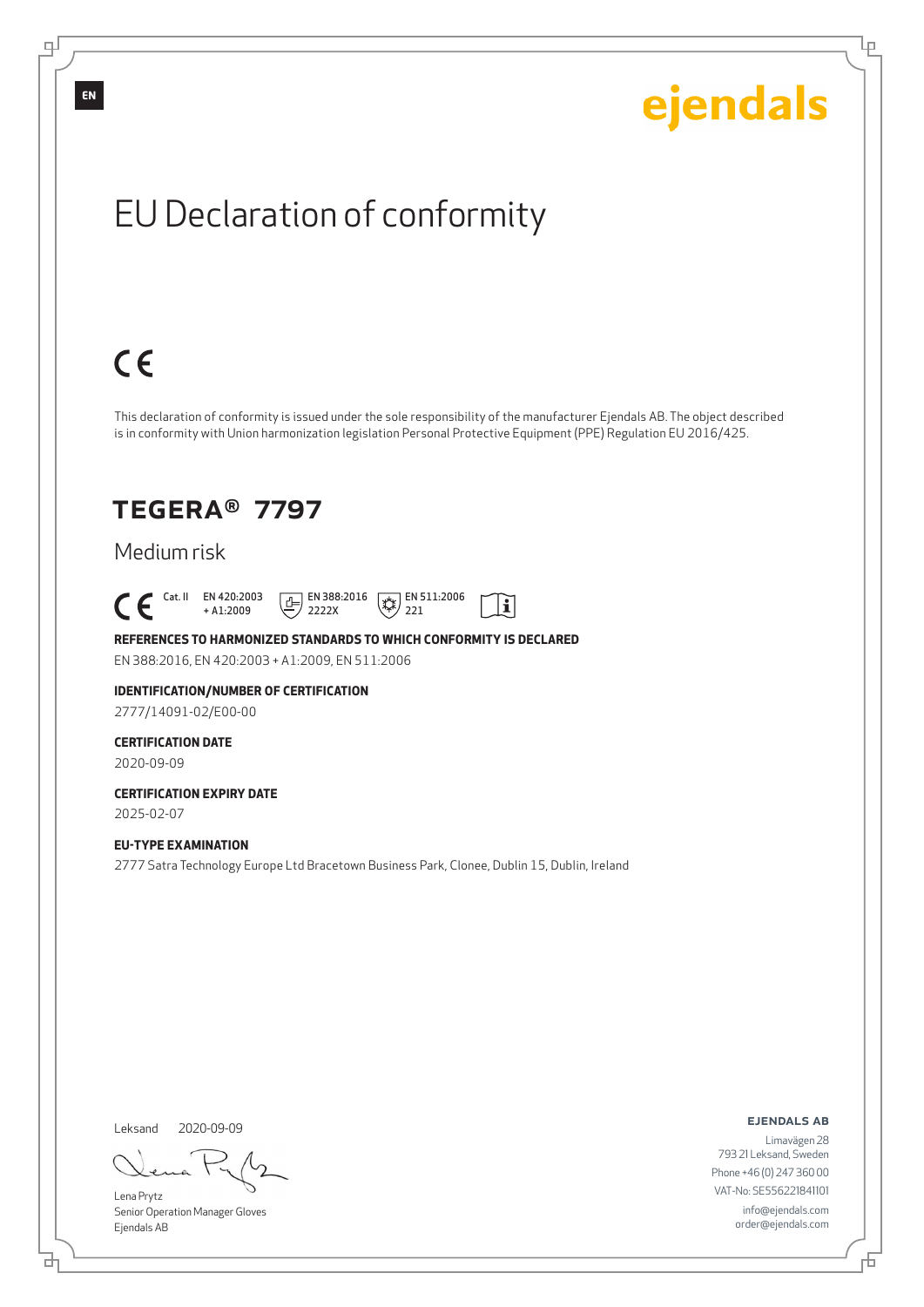Lρ

## EU-försäkran om överensstämmelse

## $C \in$

Denna försäkran om överensstämmelse utfärdas på eget ansvar av tillverkaren Ejendals AB. Föremålet för försäkran överensstämmer med EU-harmoniserad lagstiftning för personlig skyddsutrustning (PPE), EU-förordning 2016/425.

### TEGERA® 7797

### Medelhög risk

 $\begin{bmatrix} \mathsf{Cat} & \mathsf{II} & \mathsf{EN} & 420:2003 \\ + & 41:2009 \end{bmatrix}$  $\boxed{E}$  EN 388:2016  $\sqrt{*}$  EN 511:2006  $|\tilde{\mathbf{i}}|$ + A1:2009 2222X 221

**HÄNVISNINGAR TILL DE HARMONISERADE STANDARDER SOM AVSES MED FÖRSÄKRAN OM ÖVERENSSTÄMMELSE** EN 388:2016, EN 420:2003 + A1:2009, EN 511:2006

### **IDENTIFIERING/CERTIFIKATSNUMMER**

2777/14091-02/E00-00

#### **CERTIFIERINGSDATUM**

2020-09-09

#### **CERTIFIERINGENS UTGÅNGSDATUM** 2025-02-07

#### **EU-TYPKONTROLL**

2777 Satra Technology Europe Ltd Bracetown Business Park, Clonee, Dublin 15, Dublin, Ireland

Leksand

2020-09-09

Lena Prytz Driftschef Handskar Ejendals AB

<u>다</u>

ejendals ab

Limavägen 28 793 21 Leksand, Sweden Phone +46 (0) 247 360 00 VAT-No: SE556221841101 info@ejendals.com order@ejendals.com

டி

**SV**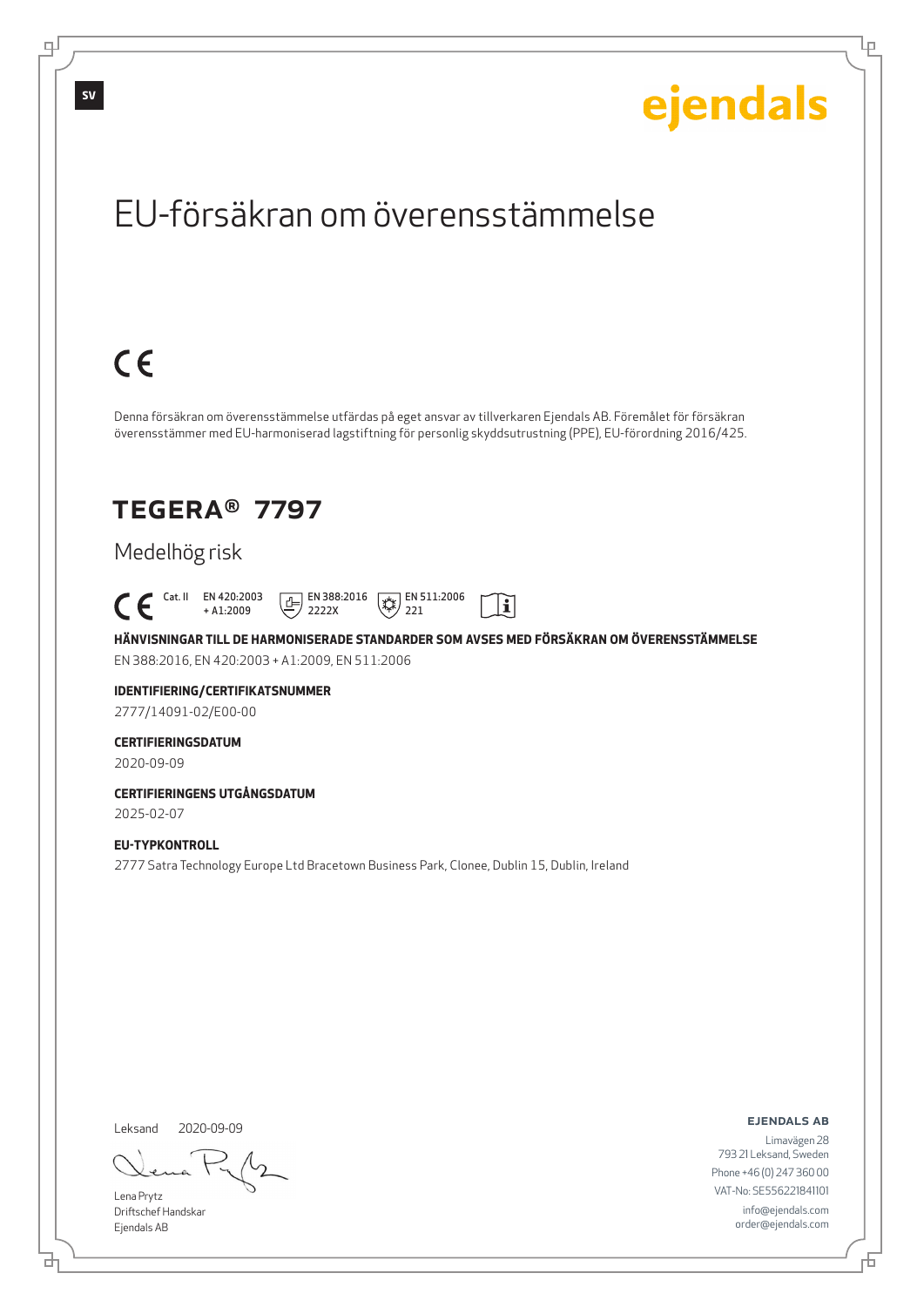Ļμ

## EF-erklæringen om overensstemmelse

## $C \in$

Denne overensstemmelseserklæring udstedes alene på Ejendal AB ansvar. De produkt, der er beskrevet er i overensstemmelse med Europa-Parlamentets og Rådets forordning (EU) 2016/425 2016 om personlige værnemidler.

### TEGERA® 7797

### Mellemhøj risiko

 Cat. II EN 420:2003 + A1:2009  $\boxed{E}$  EN 388:2016 2222X  $\mathbb{R}$  EN 511:2006 221

**HENVISNINGER TIL DE HARMONISEREDE STANDARDER TIL HVILKE OVERENSSTEMMELSE ER ERKLÆRET** EN 388:2016, EN 420:2003 + A1:2009, EN 511:2006

 $\mathbf{i}$ 

### **IDENTIFIKATION/CERTIFICERINGSNUMMER**

2777/14091-02/E00-00

#### **CERTIFICERINGSDATO**

2020-09-09

#### **UDLØB PÅ CERTIFICERING** 2025-02-07

**EU-TYPEAFPRØVNING** 2777 Satra Technology Europe Ltd Bracetown Business Park, Clonee, Dublin 15, Dublin, Ireland

Leksand 2020-09-09

브

Lena Prytz Senior Operation Manager Handsker Ejendals AB

ejendals ab

Đ

Limavägen 28 793 21 Leksand, Sweden Phone +46 (0) 247 360 00 VAT-No: SE556221841101 info@ejendals.com order@ejendals.com

**DA**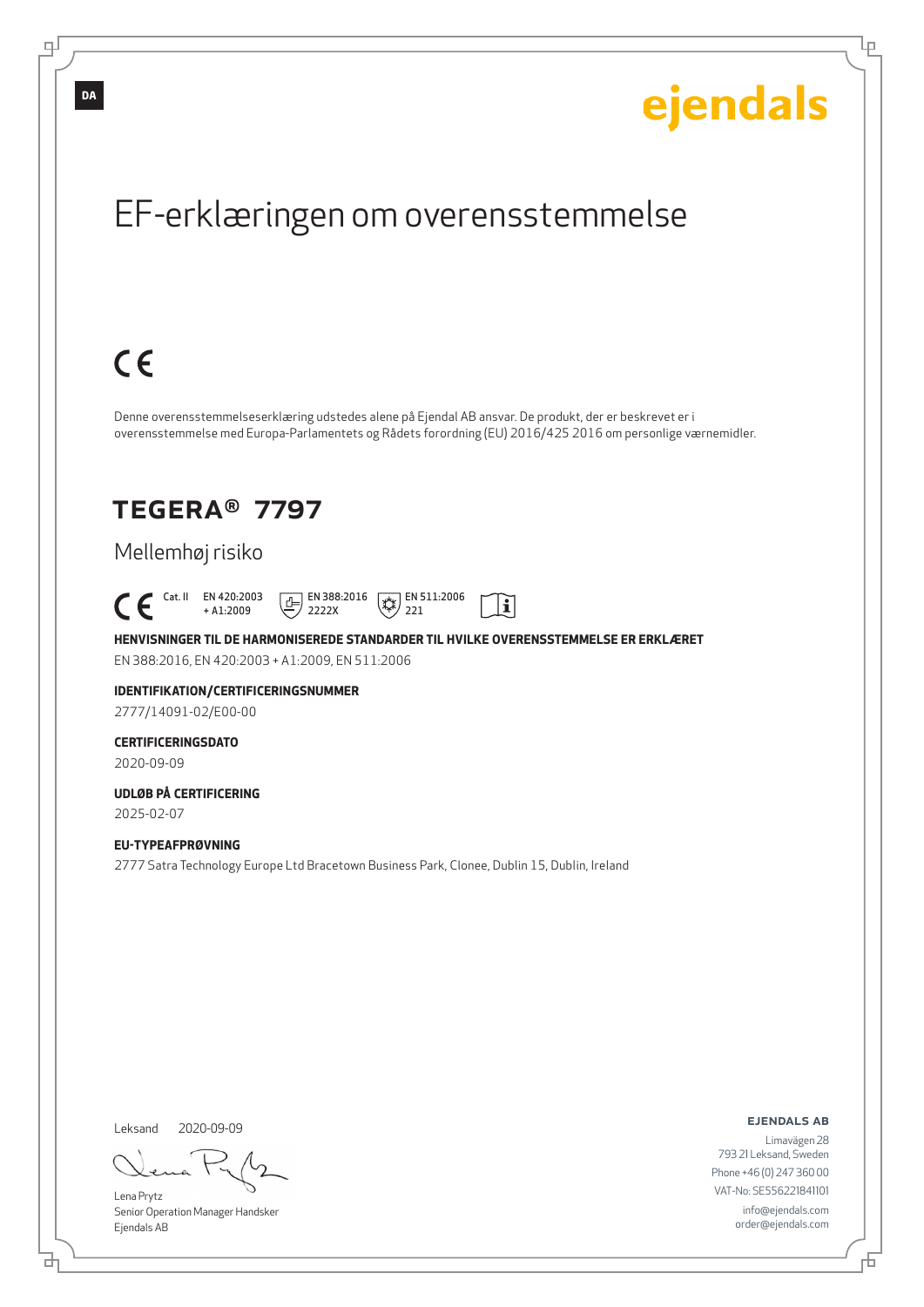Lμ

## EU-asetuksen Vaatimustenmukaisuusvakuutus

# $C \in$

Valmistaja Ejendals AB antaa tämän vaatimustenmukaisuusvakuutuksen omalla vastuullaan. Kuvattu vakuutuksen kohde täyttää Euroopan unionin yhdenmukaistamislainsäädännössä henkilösuojaimia koskevan asetuksen EU 2016/425 vaatimukset.

### TEGERA® 7797

### Keskitason riski

 Cat. II EN 420:2003  $\boxed{E}$  EN 388:2016  $\mathbb{R}$  EN 511:2006  $|\tilde{\mathbf{i}}|$ + A1:2009 2222X 221

**VIITTAUKSET YHDENMUKAISTETTUIHIN STANDARDEIHIN, JOITA VAATIMUSTENMUKAISUUSVAKUUTUS KOSKEE** EN 388:2016, EN 420:2003 + A1:2009, EN 511:2006

#### **SERTIFIKAATIN NUMERO**

2777/14091-02/E00-00

#### **SERTIFIOINTIPÄIVÄMÄÄRÄ**

2020-09-09

### **SERTIFIKAATIN VIIMEINEN VOIMASSAOLOPÄIVÄ**

2025-02-07

#### **EU-TYYPPITARKASTUS** 2777 Satra Technology Europe Ltd Bracetown Business Park, Clonee, Dublin 15, Dublin, Ireland

Leksand 2020-09-09

브

Lena Prytz Senior Operation Manager Gloves Ejendals AB

ejendals ab

Б

Limavägen 28 793 21 Leksand, Sweden Phone +46 (0) 247 360 00 VAT-No: SE556221841101 info@ejendals.com order@ejendals.com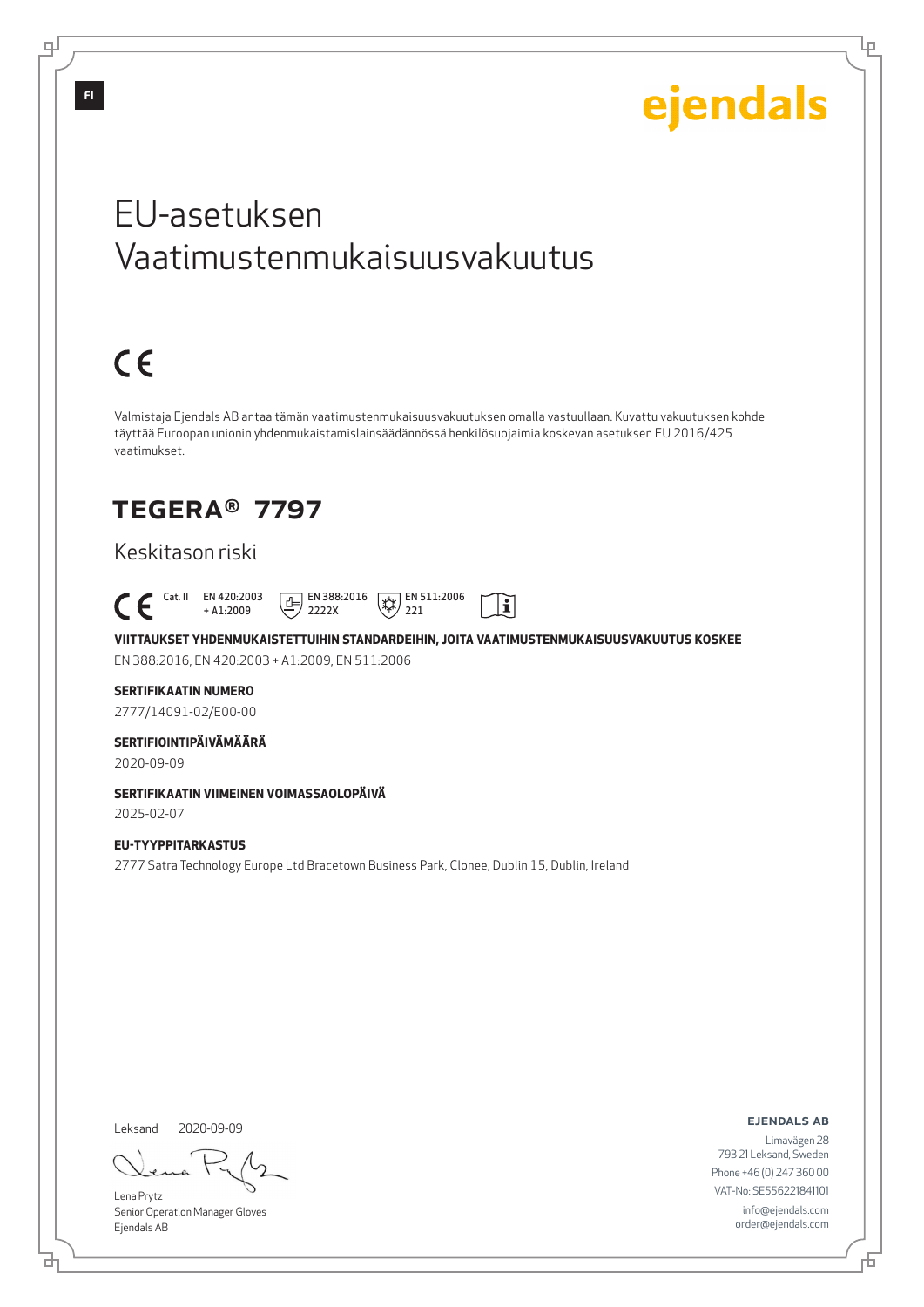Ļμ

## Déclaration de conformité de l'Union Européenne

# $C \in$

La présente déclaration de conformité est établie sous la seule responsabilité du fabricant, Ejendals AB. L'objet décrit est conforme à la Règlementation 2016/425 de l'Union Européenne sur l'harmonisation des législations de l'Union Européenne relatives aux équipements de protection individuelle (EPI).

## TEGERA® 7797

#### Risque moyen

 Cat. II EN 420:2003  $\boxed{\underline{f}}$  EN 388:2016  $\mathbb{R}$  EN 511:2006  $|\tilde{\mathbf{i}}|$ + A1:2009 2222X 221

**RÉFÉRENCES AUX NORMES HARMONISÉES PAR RAPPORT AUXQUELLES LA CONFORMITÉ EST DÉCLARÉE** EN 388:2016, EN 420:2003 + A1:2009, EN 511:2006

#### **IDENTIFICATION/NUMÉRO DE CERTIFICATION** 2777/14091-02/E00-00

#### **DATE DE CERTIFICATION**

2020-09-09

#### **DATE D'EXPIRATION DU CERTIFICAT** 2025-02-07

**EXAMEN UE DE TYPE**

2777 Satra Technology Europe Ltd Bracetown Business Park, Clonee, Dublin 15, Dublin, Ireland

Leksand 2020-09-09

Lena Prytz Directeur Exécutif, Gants Ejendals AB

ejendals ab

Б

Limavägen 28 793 21 Leksand, Sweden Phone +46 (0) 247 360 00 VAT-No: SE556221841101 info@ejendals.com order@ejendals.com

டி

**FR**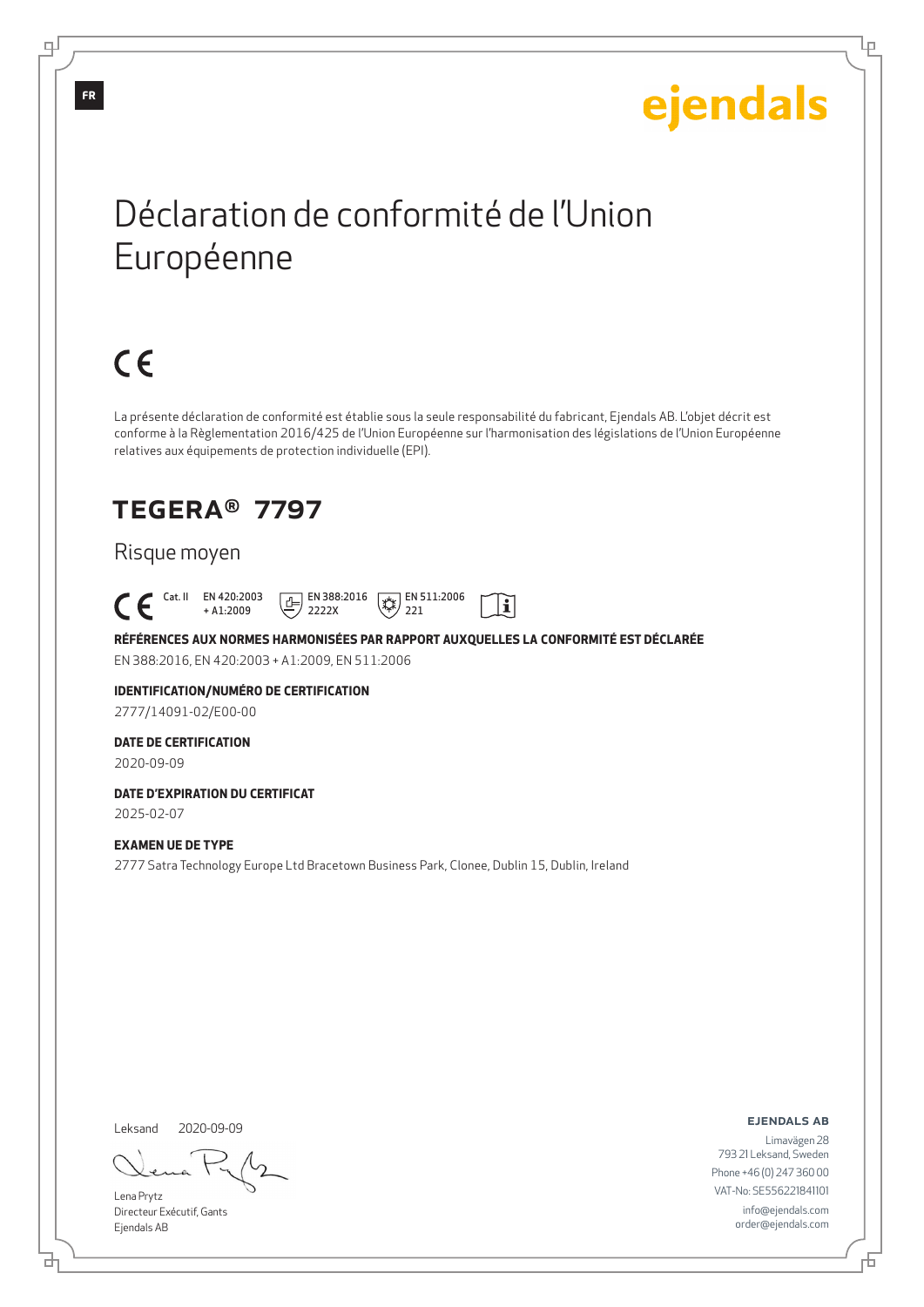Ļμ

## EU-Konformitätserklärung

# $C \in$

Diese Konformitätserklärung wurde unter der alleinigen Verantwortung des Herstellers Ejendals AB ausgestellt. Das beschriebene Objekt stimmt mit den Harmonisierungsrechtsvorschriften zu persönlicher Schutzausrüstung (PSA) Verordnung EU 2016/425 überein.

### TEGERA® 7797

### Mittleres Risiko

 Cat. II EN 420:2003  $\boxed{E}$  EN 388:2016  $\sqrt{\frac{1}{2}}$  EN 511:2006  $\mathbf{r}$ + A1:2009 2222X 221

**VERWEIST AUF HARMONISIERTE NORMEN, FÜR DIE KONFORMITÄT ERKLÄRT WIRD** EN 388:2016, EN 420:2003 + A1:2009, EN 511:2006

**KENNZEICHNUNG/ZERTIFIZIERUNGSNUMMER** 2777/14091-02/E00-00

**DATUM DER ZERTIFIZIERUNG**

2020-09-09

**ABLAUFDATUM DES ZERTIFIKATES**

2025-02-07

#### **EG-BAUMUSTERPRÜFUNG**

2777 Satra Technology Europe Ltd Bracetown Business Park, Clonee, Dublin 15, Dublin, Ireland

Leksand 2020-09-09

<u>다</u>

Lena Prytz Senior Operation Manager Gloves Ejendals AB

ejendals ab

Đ

Limavägen 28 793 21 Leksand, Sweden Phone +46 (0) 247 360 00 VAT-No: SE556221841101 info@ejendals.com order@ejendals.com

**DE**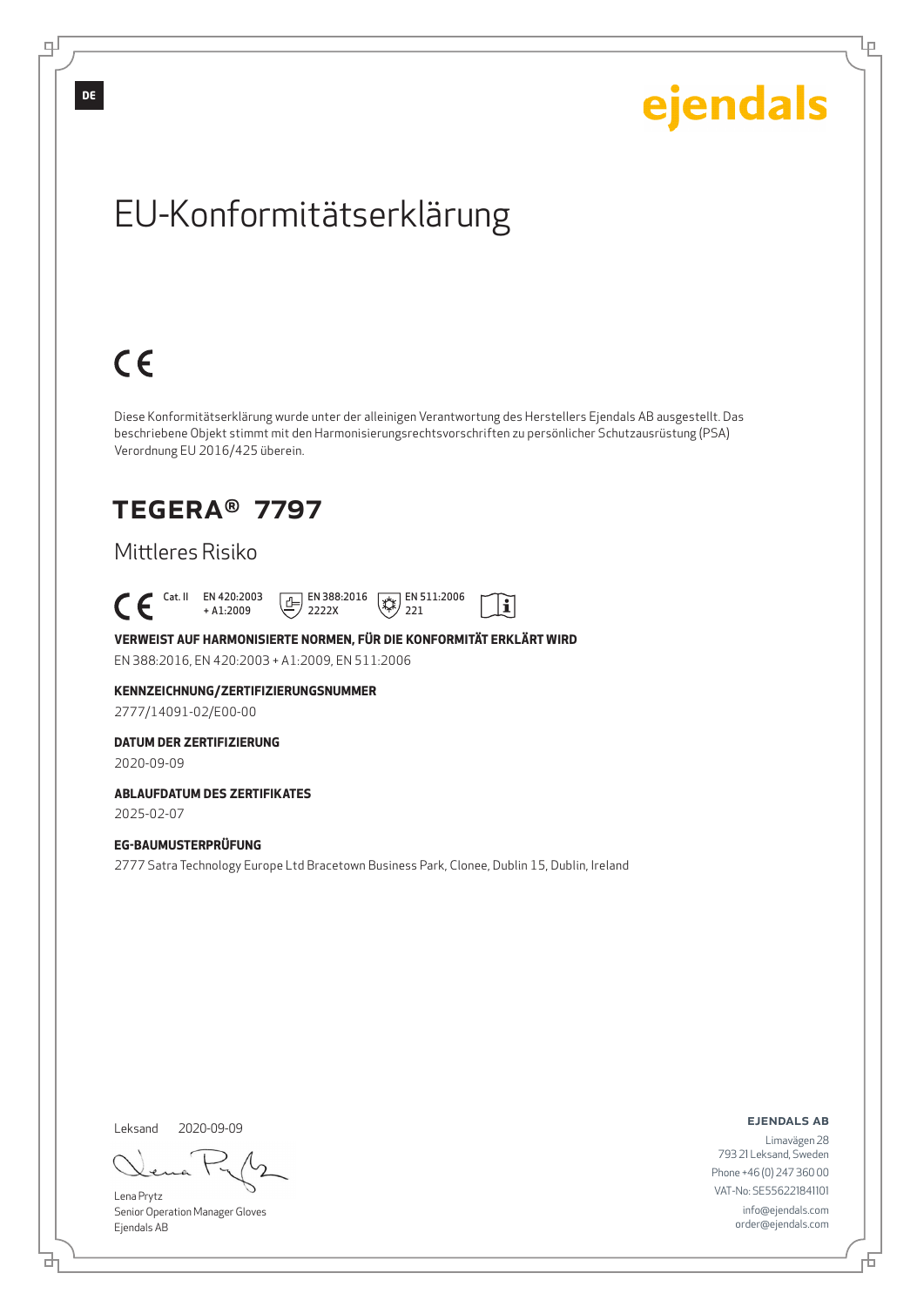டி

ejendals

Ļμ

## EU-samsvarserklæring

# $C \in$

Denne samsvarserklæringen er gitt ut ene og alene under ansvaret til produsenten Ejendals AB. Objektet som er beskrevet, er i samsvar med EUs harmoniseringsregelverk EU-forskrift for personlig verneutstyr (PVU) EU 2016/425.

 $\mathbf{i}$ 

### TEGERA® 7797

### Middels risiko

 $\begin{bmatrix} \text{Cat. II} & \text{EN } 420:2003 \\ + A1:2009 \end{bmatrix}$ + A1:2009  $\boxed{1}$  EN 388:2016 2222X  $\sqrt{\frac{1}{2}}$  EN 511:2006 221

**REFERANSER TIL HARMONISERTE STANDARDER MED ERKLÆRT OVERENSSTEMMELSE** EN 388:2016, EN 420:2003 + A1:2009, EN 511:2006

### **IDENTIFISERING/SERTIFISERINGSNUMMER**

2777/14091-02/E00-00

#### **SERTIFISERINGSDATO**

2020-09-09

#### **UTLØPSDATO SERTIFISERING** 2025-02-07

**UNDERSØKELSE EU-TYPE**

2777 Satra Technology Europe Ltd Bracetown Business Park, Clonee, Dublin 15, Dublin, Ireland

Leksand 2020-09-09

Lena Prytz Hansker for senior driftsledere Ejendals AB

ejendals ab

Đ

Limavägen 28 793 21 Leksand, Sweden Phone +46 (0) 247 360 00 VAT-No: SE556221841101 info@ejendals.com order@ejendals.com

<u>다</u>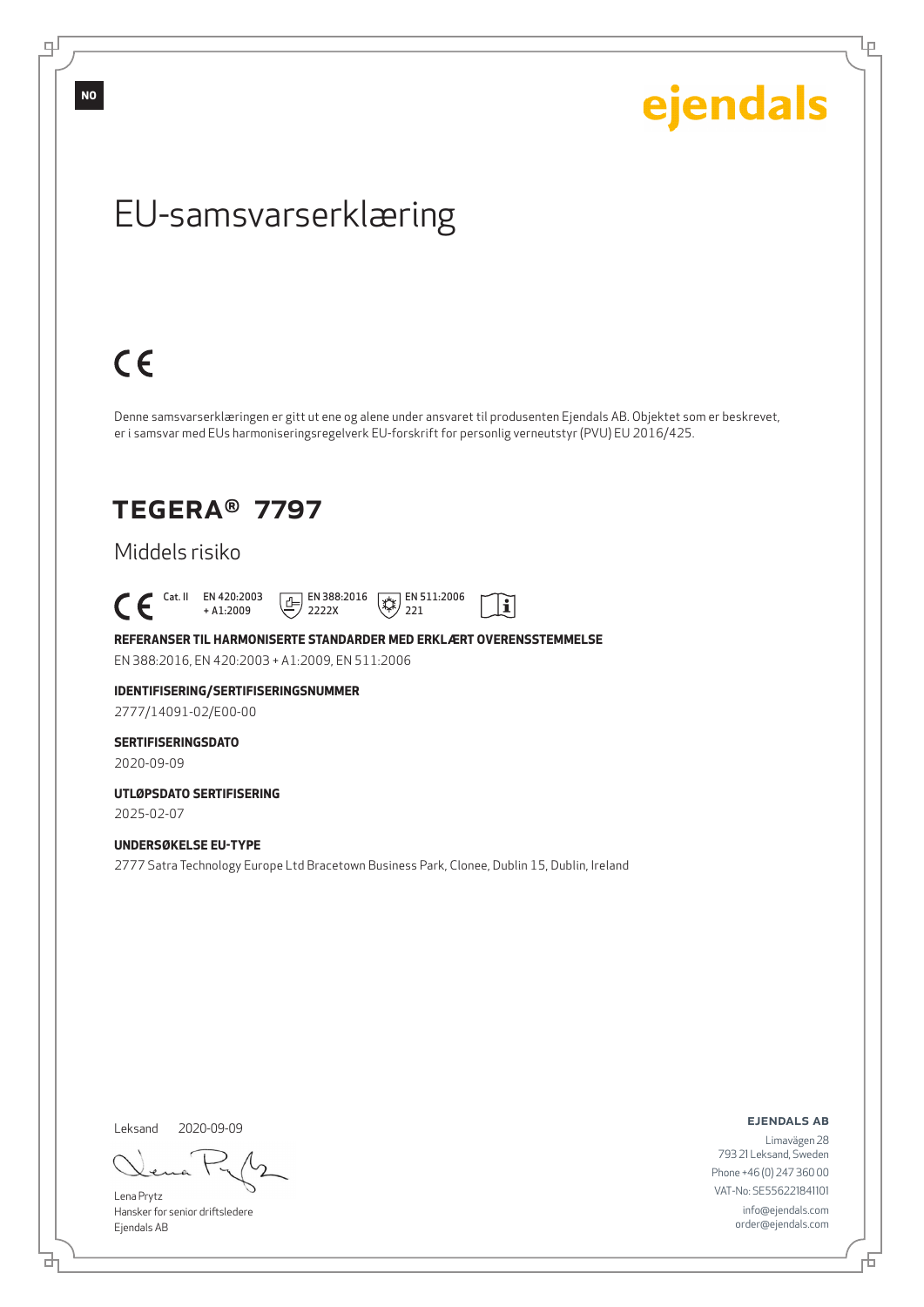Lр

## ЕС Декларация соответствия

# $C \in$

Эта декларация соответствия выпущена под ответственностью производителя Ejendals AB. Объект соответствует законодательным требованиям ЕС, указанным в Регламенте о средствах индивидуальной защиты (СИЗ) 2016/425.

## TEGERA® 7797

### Средний риск

 Cat. II EN 420:2003  $\boxed{E}$  EN 388:2016  $\overline{**}$  EN 511:2006  $|\tilde{\mathbf{i}}|$ + A1:2009 2222X 221

**ССЫЛКИ НА ГАРМОНИЗИРОВАННЫЕ СТАНДАРТЫ, СООТВЕТСТВИЕ КОТОРЫМ ЗАЯВЛЕНО** EN 388:2016, EN 420:2003 + A1:2009, EN 511:2006

**ИДЕНТИФИКАЦИОННЫЙ НОМЕР / НОМЕР СЕРТИФИКАТА** 2777/14091-02/E00-00

**ДАТА ВЫДАЧИ СЕРТИФИКАТА**

2020-09-09

**ДАТА ОКОНЧАНИЯ СРОКА ДЕЙСТВИЯ СЕРТИФИКАТА** 2025-02-07

**ТЕСТИРОВАНИЕ ПО СТАНДАРТУ ЕС**

2777 Satra Technology Europe Ltd Bracetown Business Park, Clonee, Dublin 15, Dublin, Ireland

Leksand 2020-09-09

브

Lena Prytz Старший менеджер по производству перчаток Ejendals AB

ejendals ab

Đ

Limavägen 28 793 21 Leksand, Sweden Phone +46 (0) 247 360 00 VAT-No: SE556221841101 info@ejendals.com order@ejendals.com

டி

**RU**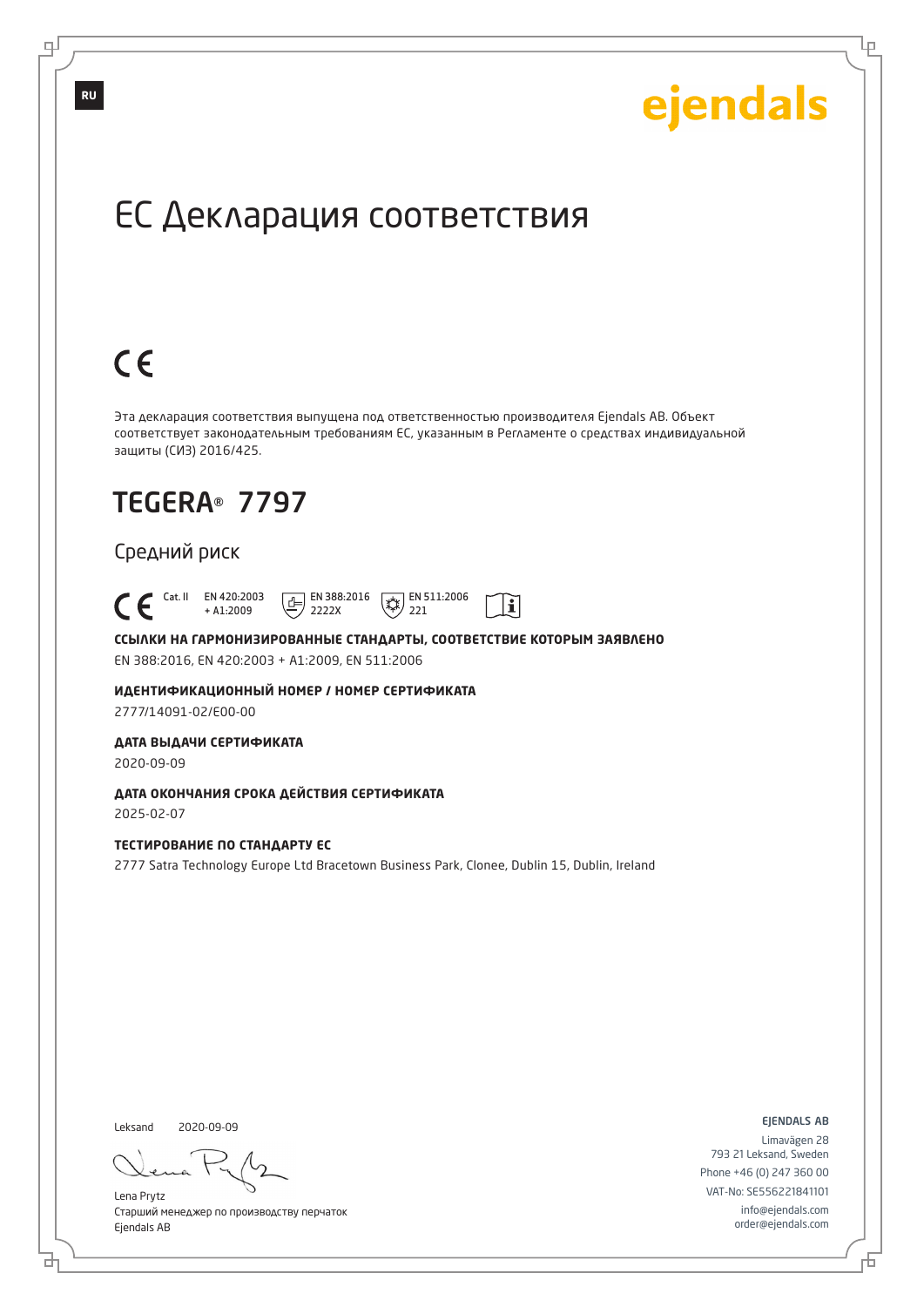Ļμ

## EU-verklaring van conformiteit

# $C \in$

Deze conformiteitsverklaring wordt verstrekt onder volledige verantwoordelijkheid van de fabrikant Ejendals AB. Het beschreven doel is in overeenstemming met de harmonisatiewetgeving van de Unie Persoonlijke beschermingsmiddelen (PBM) Verordening 2016/425.

### TEGERA® 7797

### Gemiddeld risico

 Cat. II EN 420:2003  $\boxed{E}$  EN 388:2016  $\mathbb{R}$  EN 511:2006  $\mathbf{i}$ + A1:2009 2222X 221

**VERWIJZINGEN NAAR GEHARMONISEERDE NORMEN WAAROP DE CONFORMITEITSVERKLARING BETREKKING HEEFT** EN 388:2016, EN 420:2003 + A1:2009, EN 511:2006

### **IDENTIFICATIE/NUMMER CERTIFICERING**

2777/14091-02/E00-00

#### **CERTIFICERINGSDATUM**

2020-09-09

#### **VERVALDATUM CERTIFICERING** 2025-02-07

**EU-TYPEONDERZOEK**

2777 Satra Technology Europe Ltd Bracetown Business Park, Clonee, Dublin 15, Dublin, Ireland

Leksand 2020-09-09

브

Lena Prytz Senior Operation Manager Gloves Ejendals AB

#### ejendals ab

Đ

Limavägen 28 793 21 Leksand, Sweden Phone +46 (0) 247 360 00 VAT-No: SE556221841101 info@ejendals.com order@ejendals.com

டி

**NL**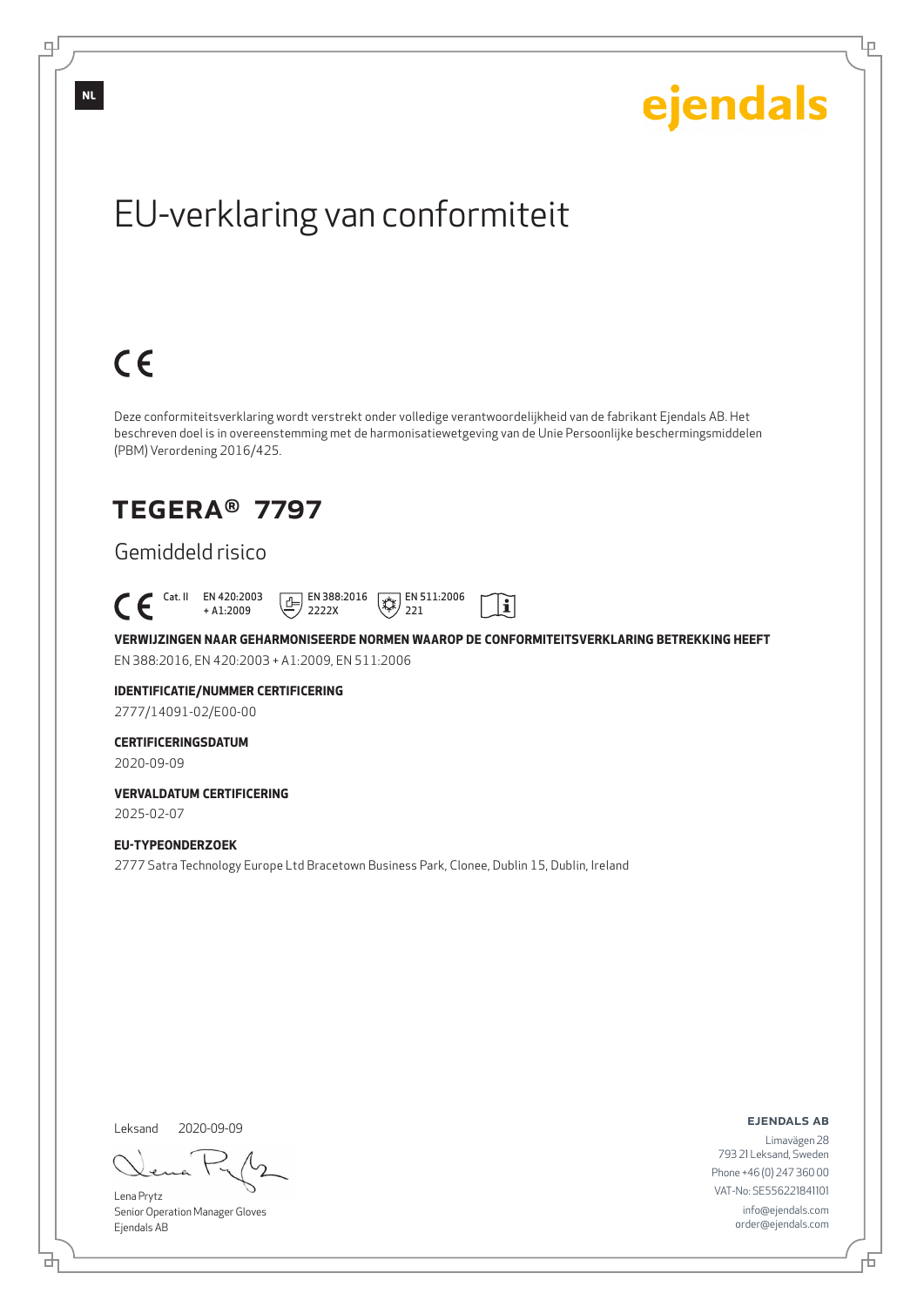Lρ

## Dichiarazione UE di conformità

# $C \in$

La presente dichiarazione di conformità è rilasciata sotto l'esclusiva responsabilità del fabbricante Ejendals AB. L'oggetto descritto è conforme alla normativa di armonizzazione dell'Unione in materia di Dispositivi di Protezione Individuale (DPI) Regolamento UE 2016/425.

### TEGERA® 7797

### Rischio medio

 Cat. II EN 420:2003  $\boxed{E}$  EN 388:2016  $\sqrt{\frac{1}{2}}$  EN 511:2006  $\mathbf{i}$ + A1:2009 2222X 221

#### **RIFERIMENTI ALLE NORME ARMONIZZATE ALLE QUALI SI DICHIARA LA CONFORMITÀ**

EN 388:2016, EN 420:2003 + A1:2009, EN 511:2006

### **IDENTIFICAZIONE/NUMERO DI CERTIFICAZIONE**

2777/14091-02/E00-00

#### **DATA DI CERTIFICAZIONE**

2020-09-09

#### **DATA DI SCADENZA DELLA CERTIFICAZIONE**

2025-02-07

#### **ESAME TIPO UE**

2777 Satra Technology Europe Ltd Bracetown Business Park, Clonee, Dublin 15, Dublin, Ireland

Leksand 2020-09-09

<u>다</u>

Lena Prytz Senior Operation Manager Guanti Ejendals AB

#### ejendals ab

Đ

Limavägen 28 793 21 Leksand, Sweden Phone +46 (0) 247 360 00 VAT-No: SE556221841101 info@ejendals.com order@ejendals.com

டி

**IT**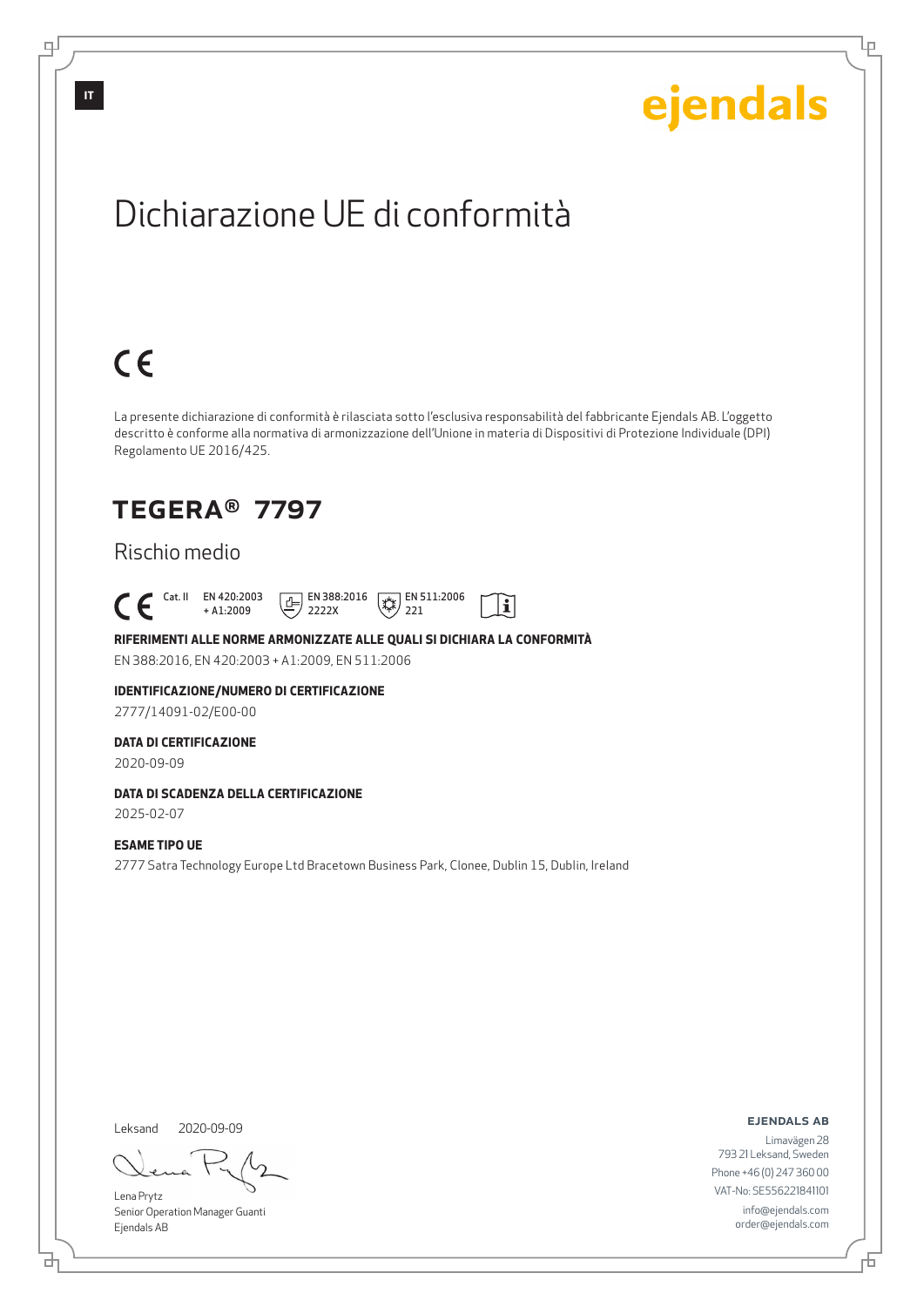Ļμ

## Deklaracja zgodności UE

# $C \in$

Niniejsza deklaracja zgodności została wydana na wyłączną odpowiedzialność producenta, firmy Ejendals AB. Przedmiot opisany w niniejszej deklaracji jest zgodny z wymaganiami unijnego prawodawstwa harmonizacyjnego, zawartymi w rozporządzeniu EU 2016/425 w sprawie środków ochrony indywidualnej.

### TEGERA® 7797

### Średnie ryzyko



**ODWOŁANIA DO NORM ZHARMONIZOWANYCH, W ODNIESIENIU DO KTÓRYCH DEKLAROWANA JEST ZGODNOŚĆ** EN 388:2016, EN 420:2003 + A1:2009, EN 511:2006

### **IDENTYFIKACJA/NUMER CERTYFIKATU**

2777/14091-02/E00-00

#### **DATA WYSTAWIENIA CERTYFIKATU**

2020-09-09

#### **DATA WAŻNOŚCI CERTYFIKATU**

2025-02-07

#### **BADANIE TYPU UE**

2777 Satra Technology Europe Ltd Bracetown Business Park, Clonee, Dublin 15, Dublin, Ireland

Leksand 2020-09-09

브

Lena Prytz Starszy kierownik operacyjny ds. rękawic Ejendals AB

ejendals ab

Limavägen 28 793 21 Leksand, Sweden Phone +46 (0) 247 360 00 VAT-No: SE556221841101 info@ejendals.com order@ejendals.com

டி

Б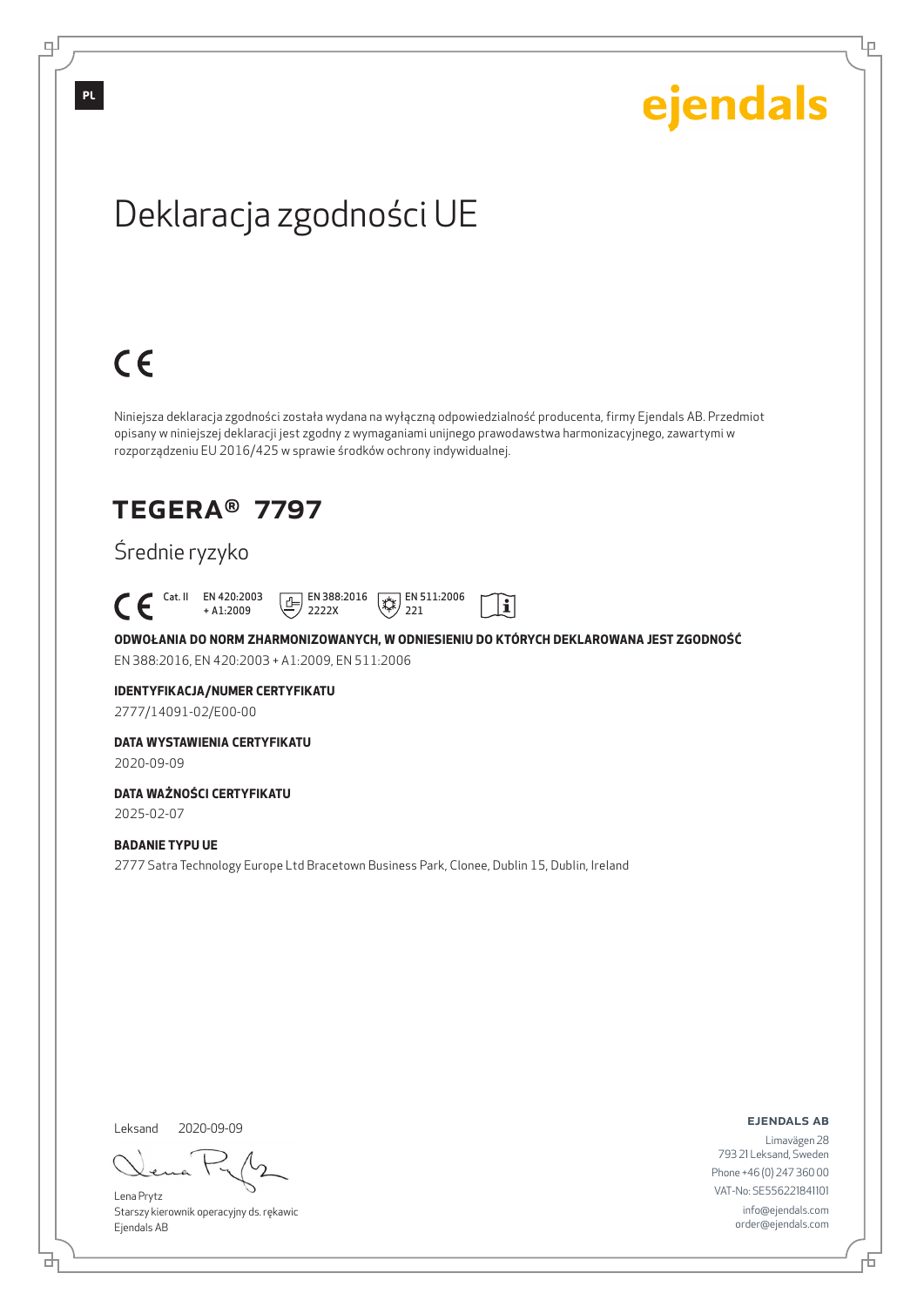Lρ

## Declaración UE de conformidad

# $C \in$

Esta declaración de conformidad se publica bajo la responsabilidad exclusiva del fabricante Ejendals AB. El objeto descrito está en conformidad con la legislación de armonización europea sobre equipos de protección personal (PPE) Reglamento UE 2016/425.

 $\mathbf{i}$ 

### TEGERA® 7797

### Riesgo medio

 Cat. II EN 420:2003 + A1:2009  $\boxed{1}$  EN 388:2016 2222X  $\sqrt{\frac{1}{2}}$  EN 511:2006 221

**REFERENCIAS A LAS NORMAS ARMONIZADAS A LAS CUALES SE DECLARA LA CONFORMIDAD** EN 388:2016, EN 420:2003 + A1:2009, EN 511:2006

**IDENTIFICACIÓN/NÚMERO DE CERTIFICACIÓN**

2777/14091-02/E00-00

#### **FECHA DE CERTIFICACIÓN**

2020-09-09

### **FECHA DE CADUCIDAD DE LA CERTIFICACIÓN**

2025-02-07

#### **ANÁLISIS DE TIPO UE**

2777 Satra Technology Europe Ltd Bracetown Business Park, Clonee, Dublin 15, Dublin, Ireland

Leksand 2020-09-09

<u>다</u>

Lena Prytz Responsable Sénior de Operaciones de Guantes Ejendals AB

ejendals ab

Б

Limavägen 28 793 21 Leksand, Sweden Phone +46 (0) 247 360 00 VAT-No: SE556221841101 info@ejendals.com order@ejendals.com

டி

**ES**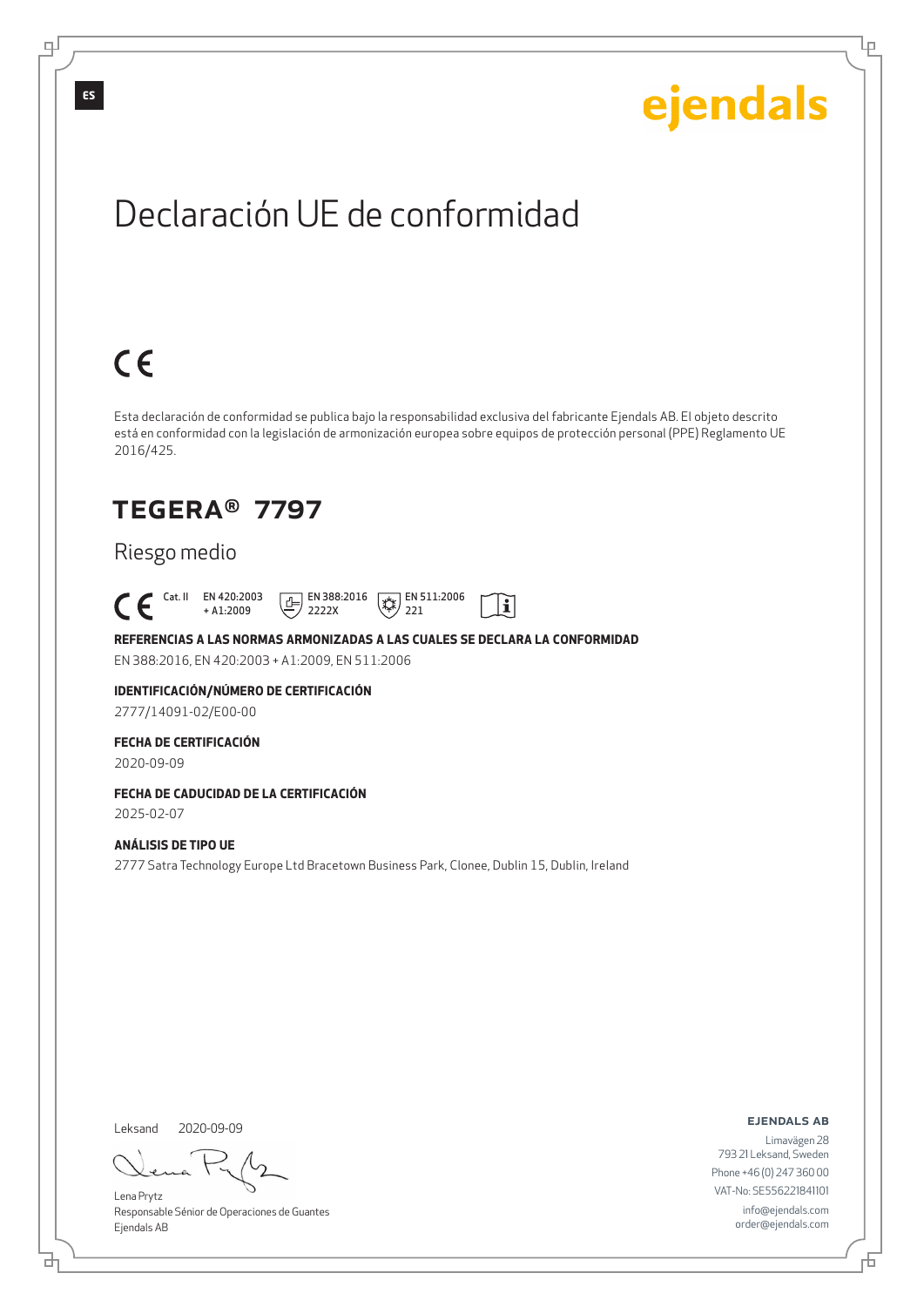டி

ejendals

Ļμ

## Prohlášení EU o shodě výrobku

## $C \in$

Toto prohlášení o shodě se vydává na výhradní odpovědnost výrobce, kterým je Ejendals AB. Popsaný předmět je ve shodě s harmonizačními právními předpisy Unie: nařízením EU 2016/425 o osobních ochranných prostředcích (OOP).

 $|\tilde{\mathbf{i}}|$ 

### TEGERA® 7797

### Střední riziko

 Cat. II EN 420:2003 + A1:2009  $\boxed{E}$  EN 388:2016 2222X  $\sqrt{\frac{1}{2}}$  EN 511:2006 221

**ODKAZY NA HARMONIZOVANÉ NORMY, NA JEJICHŽ ZÁKLADĚ SE SHODA PROHLAŠUJE** EN 388:2016, EN 420:2003 + A1:2009, EN 511:2006

#### **OZNAČENÍ/ČÍSLO CERTIFIKACE**

2777/14091-02/E00-00

#### **DATUM CERTIFIKACE**

2020-09-09

#### **DATUM KONCE PLATNOSTI CERTIFIKACE** 2025-02-07

#### **TYPOVÁ ZKOUŠKA EU**

2777 Satra Technology Europe Ltd Bracetown Business Park, Clonee, Dublin 15, Dublin, Ireland

Leksand 2020-09-09

<u>다</u>

Lena Prytz Provozní ředitel pro rukavice Ejendals AB

#### ejendals ab

Đ

Limavägen 28 793 21 Leksand, Sweden Phone +46 (0) 247 360 00 VAT-No: SE556221841101 info@ejendals.com order@ejendals.com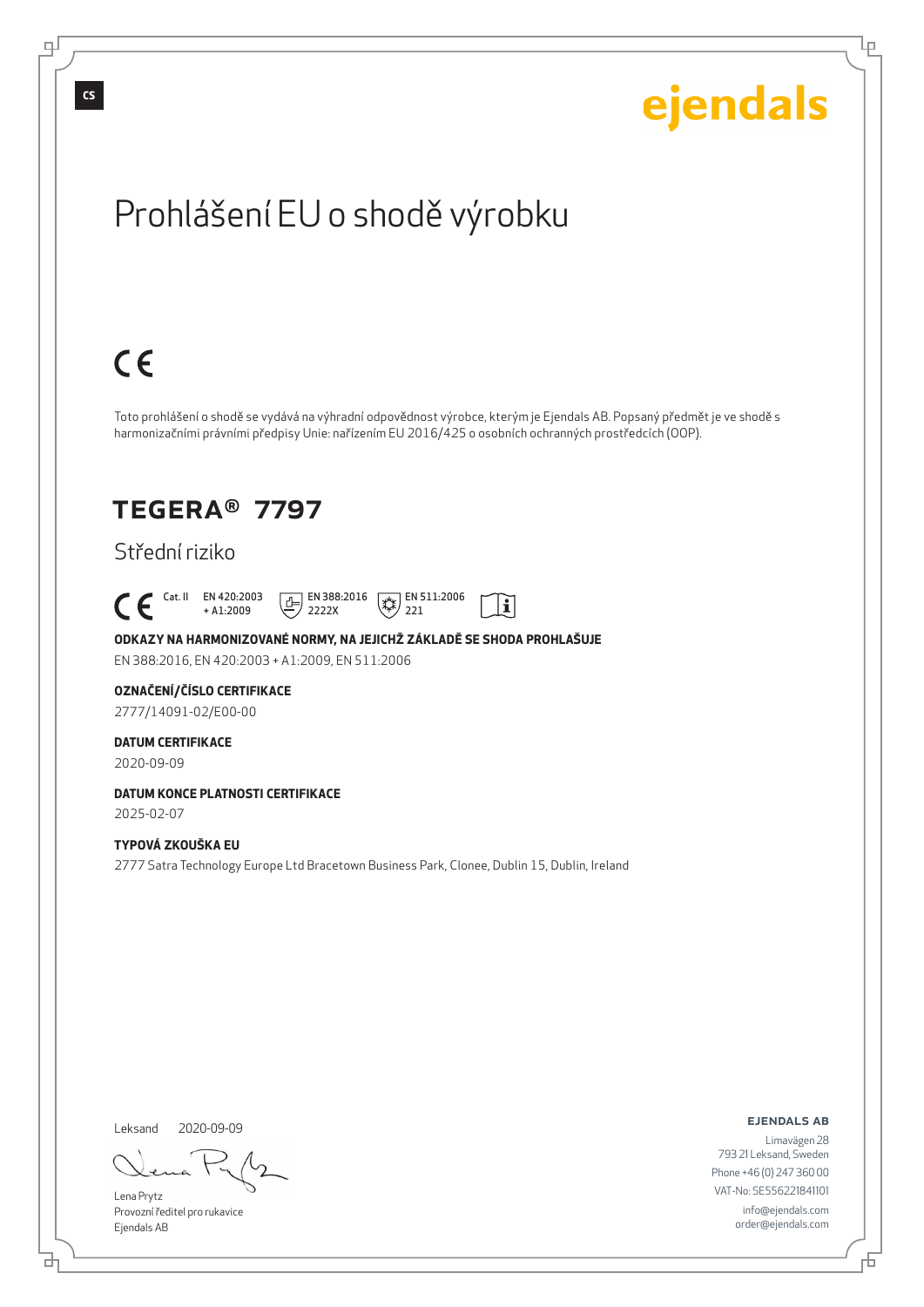Ļμ

# EU-megfelelőségi nyilatkozat

# $C \in$

Ezt a megfelelőségi nyilatkozatot a gyártó, az Ejendals AB kizárólagos felelősségvállalása mellett bocsátják ki. A leírt tárgy megfelel az egyéni védőeszközökre vonatkozó tagállami jogszabályok harmonizásáról szóló (EU) 2016/425-ös rendelet rendelkezéseinek.

### TEGERA® 7797

### Közepes kockázat

 Cat. II EN 420:2003  $\boxed{E}$  EN 388:2016  $\mathbb{R}$  EN 511:2006  $\mathbf{i}$ + A1:2009 2222X 221

**HIVATKOZVA A HARMONIZÁLT SZABVÁNYOKRA, AMELYEKRE A MEGFELELŐSÉGI NYILATKOZAT VONATKOZIK** EN 388:2016, EN 420:2003 + A1:2009, EN 511:2006

### **TANÚSÍTÁS AZONOSÍTÓ-/SORSZÁMA**

2777/14091-02/E00-00

### **TANÚSÍTÁS DÁTUMA**

2020-09-09

#### **TANÚSÍTÁS LEJÁRATA** 2025-02-07

**EU-TÍPUSÚ VIZSGÁLAT** 2777 Satra Technology Europe Ltd Bracetown Business Park, Clonee, Dublin 15, Dublin, Ireland

Leksand 2020-09-09

브

Lena Prytz Kesztyűkért felelős vezető operatív menedzser Ejendals AB

ejendals ab

Б

Limavägen 28 793 21 Leksand, Sweden Phone +46 (0) 247 360 00 VAT-No: SE556221841101 info@ejendals.com order@ejendals.com

டி

**HU**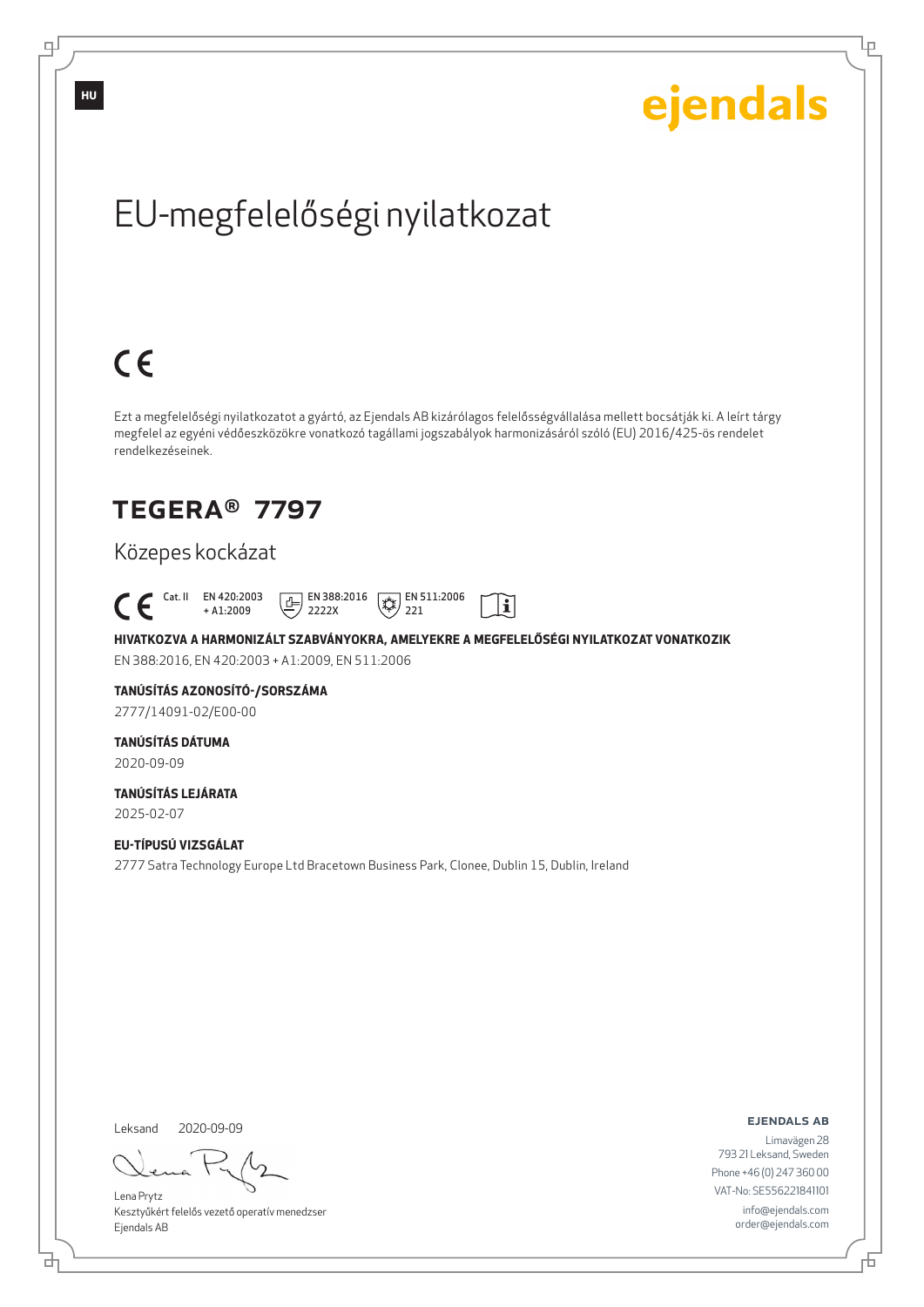

Leksand 2020-09-09

<u>다</u>

டி

Lena Prytz Kinnaste tootmisvaldkonna peategevjuht Ejendals AB

ejendals ab

Lρ

Limavägen 28 793 21 Leksand, Sweden Phone +46 (0) 247 360 00 VAT-No: SE556221841101 info@ejendals.com order@ejendals.com

Đ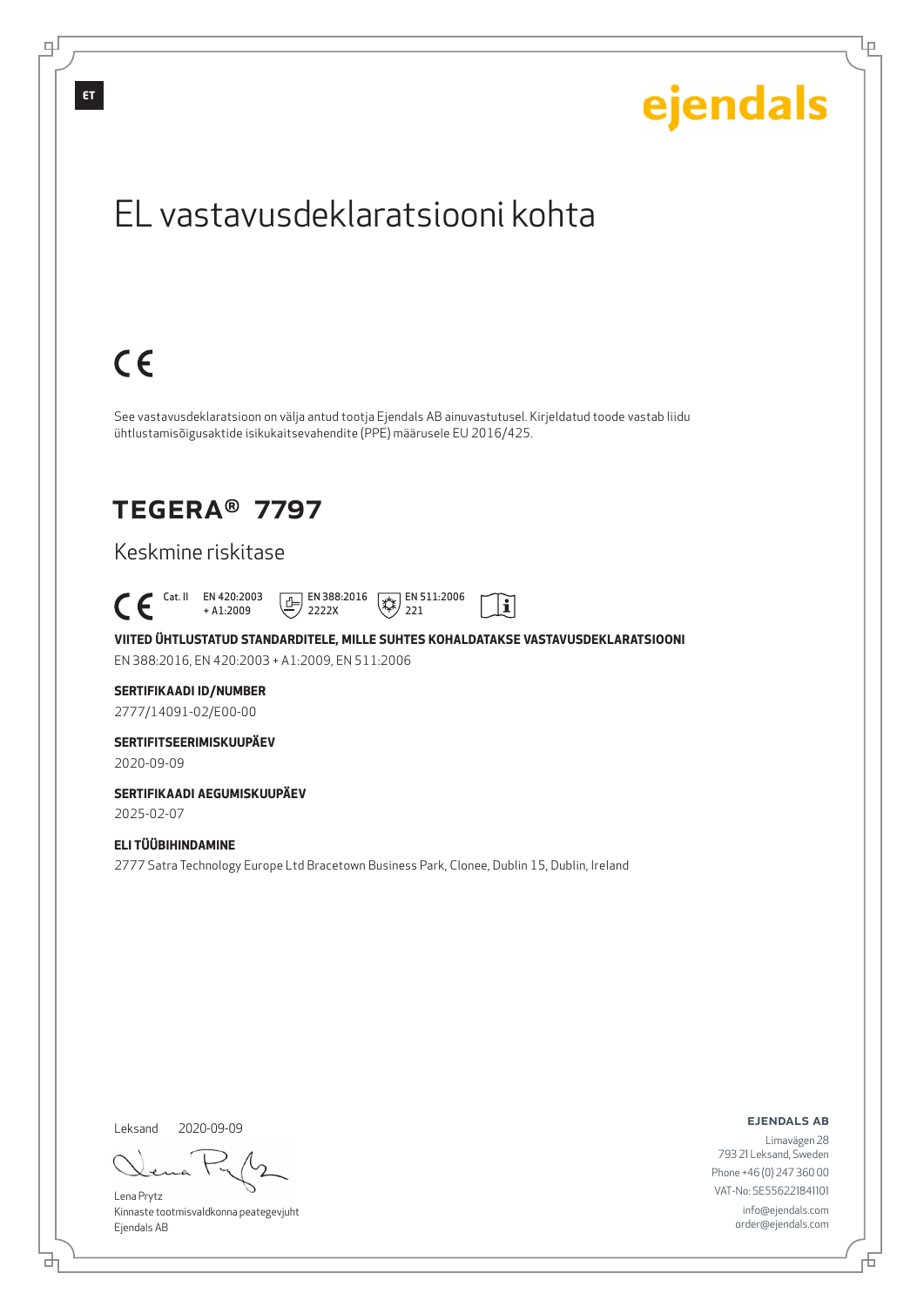Ļμ

## Declaração UE de conformidade

# $C \in$

Esta declaração de conformidade é emitida sob a exclusiva responsabilidade do fabricante, a Ejendals AB. O objeto descrito encontra-se em conformidade com a legislação de harmonização da União, o Regulamento da UE 2016/425 relativo a Equipamento de Proteção Individual (EPI).

 $\mathbf{i}$ 

### TEGERA® 7797

### Médio risco

 Cat. II EN 420:2003 + A1:2009  $\boxed{E}$  EN 388:2016 2222X  $\mathbb{R}$  EN 511:2006 221

**REFERÊNCIAS A NORMAS HARMONIZADAS COM AS QUAIS SE DECLARA CONFORMIDADE** EN 388:2016, EN 420:2003 + A1:2009, EN 511:2006

### **IDENTIFICAÇÃO/NÚMERO DA CERTIFICAÇÃO**

2777/14091-02/E00-00

#### **DATA DA CERTIFICAÇÃO**

2020-09-09

### **DATA DE EXPIRAÇÃO DA CERTIFICAÇÃO**

2025-02-07

#### **EXAME UE DE TIPO**

2777 Satra Technology Europe Ltd Bracetown Business Park, Clonee, Dublin 15, Dublin, Ireland

Leksand 2020-09-09

브

Lena Prytz Luvas para Gestor Sénior de Operações Ejendals AB

ejendals ab

Б

Limavägen 28 793 21 Leksand, Sweden Phone +46 (0) 247 360 00 VAT-No: SE556221841101 info@ejendals.com order@ejendals.com

டி

**PT**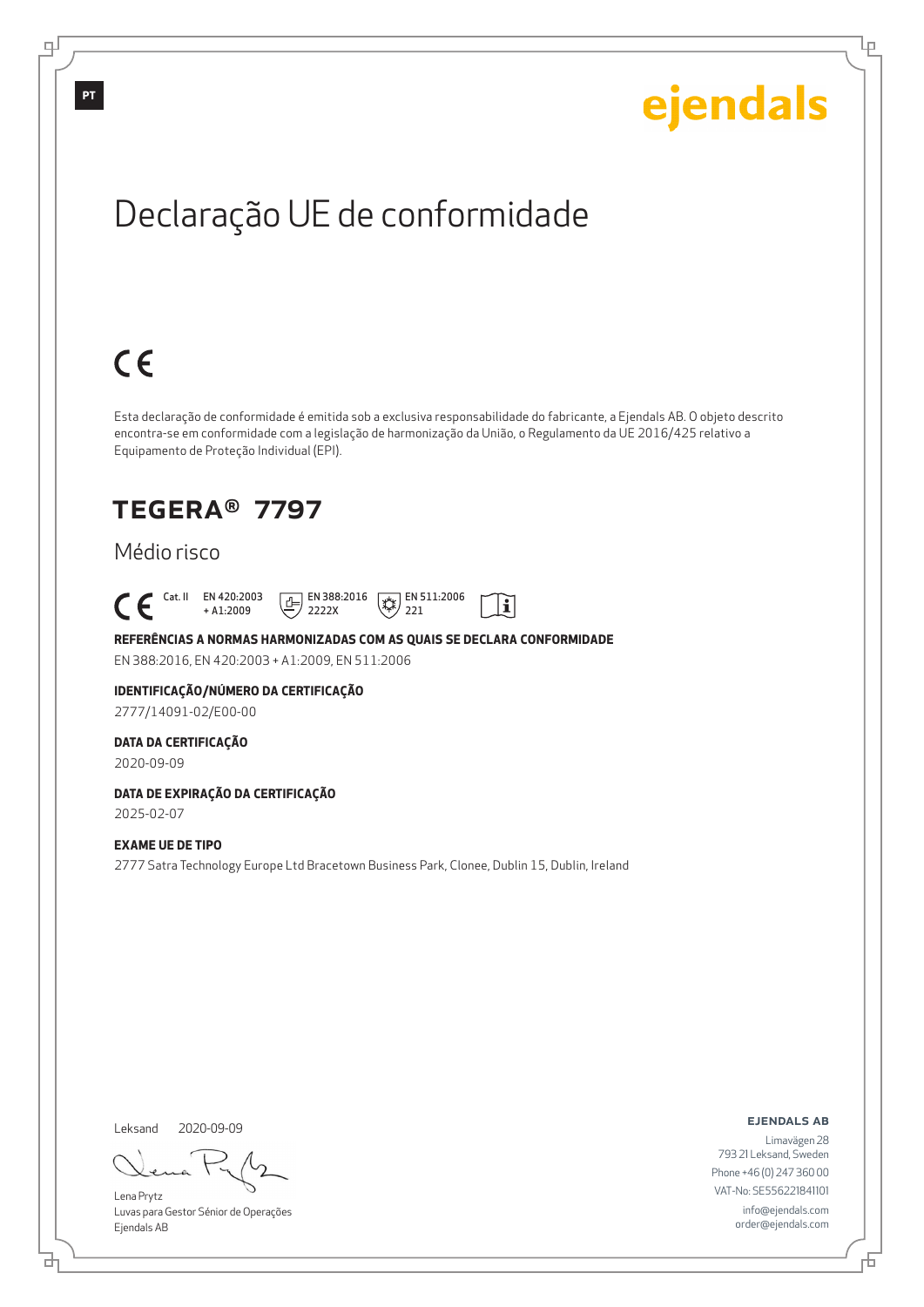Ļμ

# Declaraţie UE privind conformitatea

# $C \in$

Această declaraţie de conformitate este emisă în condiţiile responsabilităţii exclusive a producătorului Ejendals AB. Obiectul descris este în conformitate cu Regulamentul PPE UE 2016/425, referitor la echipamentele de protecţie personală (Personal Protective Equipment – PPE), din cadrul legislaţiei de armonizare a Uniunii.

 $|\tilde{\mathbf{i}}|$ 

### TEGERA® 7797

### Risc mediu

 Cat. II EN 420:2003 + A1:2009  $\boxed{E}$  EN 388:2016 2222X  $\mathbb{R}$  EN 511:2006 221

**TRIMITERI LA STANDARDELE ARMONIZATE CU CARE ESTE DECLARATĂ CONFORMITATEA** EN 388:2016, EN 420:2003 + A1:2009, EN 511:2006

#### **IDENTIFICARE/NUMĂR DE CERTIFICARE**

2777/14091-02/E00-00

#### **DATA CERTIFICĂRII**

2020-09-09

### **DATA DE EXPIRARE A CERTIFICĂRII**

2025-02-07

#### **EXAMINARE TIP UE**

2777 Satra Technology Europe Ltd Bracetown Business Park, Clonee, Dublin 15, Dublin, Ireland

Leksand 2020-09-09

브

Lena Prytz Manager senior operaţii Mănuşi Ejendals AB

ejendals ab

Limavägen 28 793 21 Leksand, Sweden Phone +46 (0) 247 360 00 VAT-No: SE556221841101 info@ejendals.com order@ejendals.com

**RO**

டி

Б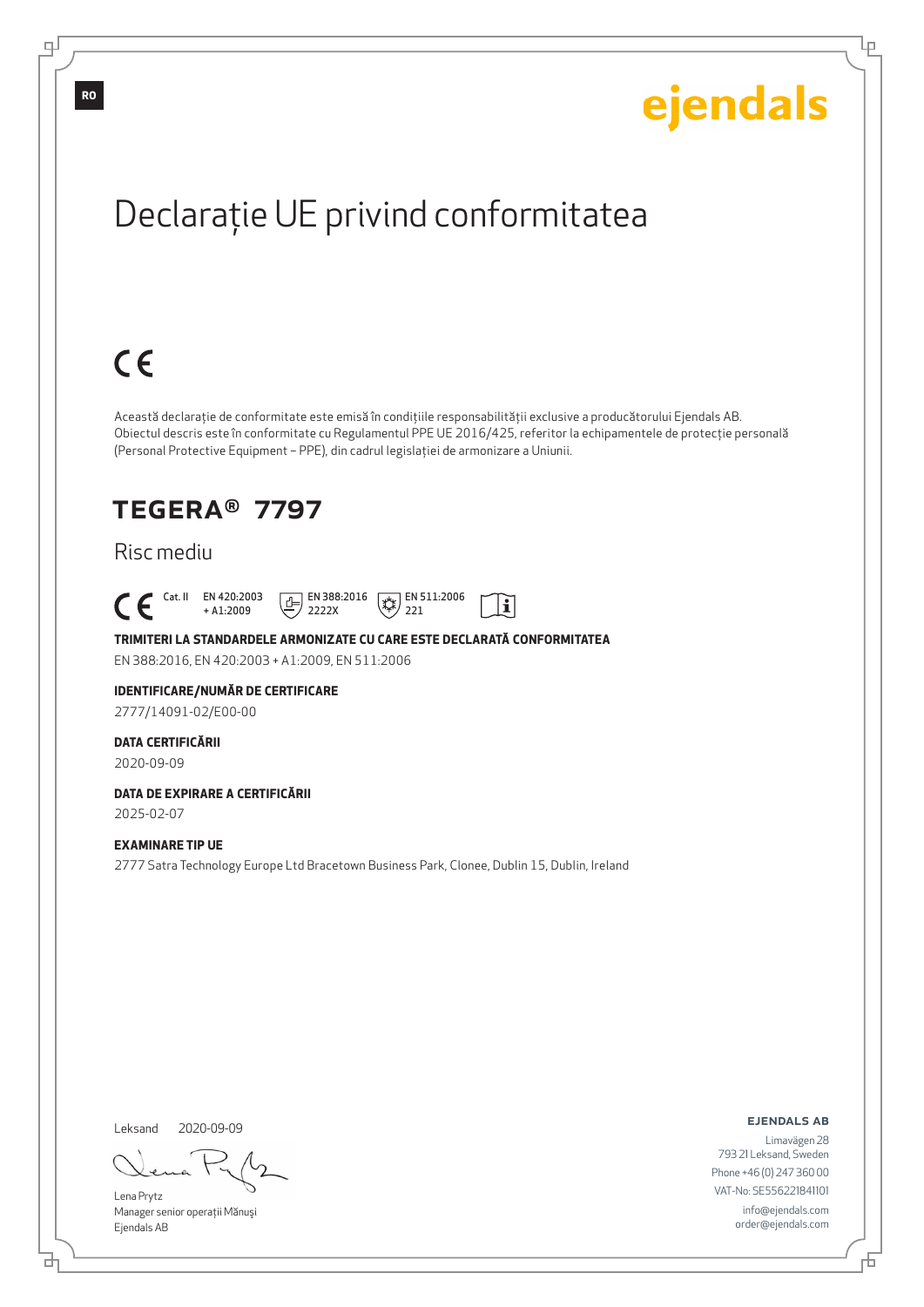Ļμ

## AB Uygunluk beyanı

## $C \in$

Bu uygunluk beyanı, üretici Ejendals AB'nin yegane sorumluluğu altında yayımlanır. Açıklanan ürün, Birlik uyum yasası Kişisel Koruyucu Donanım (KKD) Direktifi EU 2016/425 sayılı AB Yönetmeliği ile uyumludur.

### TEGERA® 7797

Orta risk

 $\begin{bmatrix} \text{Cat. II} & \text{EN } 420:2003 \\ + A1:2009 \end{bmatrix}$ + A1:2009

 $\boxed{E}$  EN 388:2016 2222X



 $|\tilde{\mathbf{i}}|$ 

**UYGUNLUĞUN BEYAN EDILDIĞI UYUMLU STANDARTLAR IÇIN REFERANSLAR**

EN 388:2016, EN 420:2003 + A1:2009, EN 511:2006

#### **KIMLIK/SERTIFIKA NUMARASI**

2777/14091-02/E00-00

### **SERTIFIKA TARIHI**

2020-09-09

### **SERTIFIKA BITIŞ TARIHI**

2025-02-07

#### **AB TIP INCELEMESI**

2777 Satra Technology Europe Ltd Bracetown Business Park, Clonee, Dublin 15, Dublin, Ireland

Leksand 2020-09-09

đ

Lena Prytz Üst Düzey Beyaz Yaka Personel Eldivenleri Ejendals AB

ejendals ab

Limavägen 28 793 21 Leksand, Sweden Phone +46 (0) 247 360 00 VAT-No: SE556221841101 info@ejendals.com order@ejendals.com

டி

**TR**

舌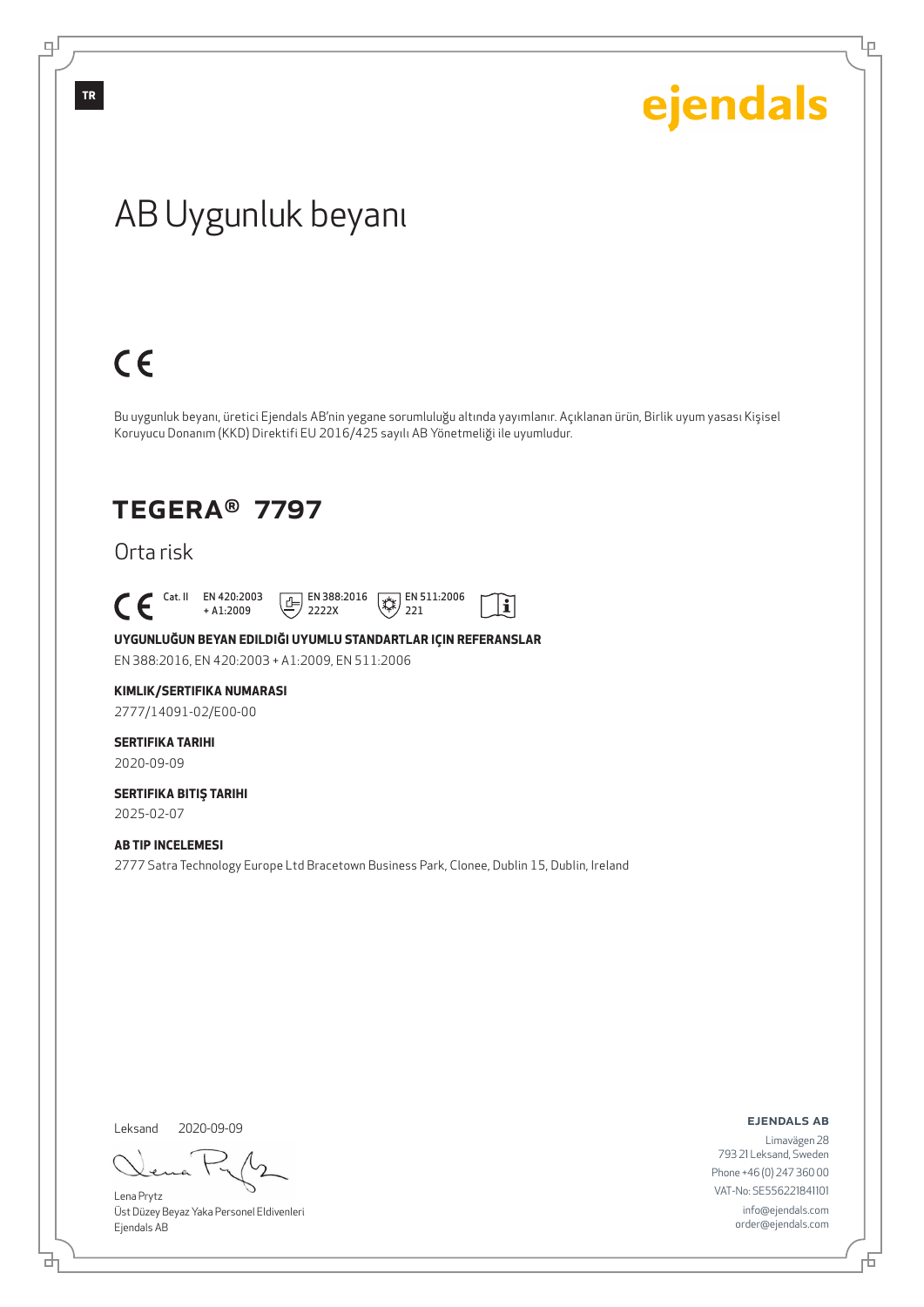Lρ

## Vyhlásenie o zhode EÚ

# $C \in$

Toto vyhlásenie o zhode sa vydáva výlučne na zodpovednosť výrobcu Ejendals AB. Uvedený predmet vyhlásenia je v zhode s príslušnými harmonizačnými právnymi predpismi Únie Nariadenie EÚ 2016/425 o ochrane osobných ochranných prostriedkov (OOP).

 $|\tilde{\mathbf{i}}|$ 

### TEGERA® 7797

### Stredné riziko

 Cat. II EN 420:2003 + A1:2009  $\boxed{1}$  EN 388:2016 2222X  $\sqrt{\frac{1}{2}}$  EN 511:2006 221

**ODKAZY NA HARMONIZOVANÉ NORMY, NA ZÁKLADE KTORÝCH BOLA VYHLÁSENÁ ZHODA** EN 388:2016, EN 420:2003 + A1:2009, EN 511:2006

**IDENTIFIKÁCIA/ČÍSLO CERTIFIKÁCIE**

2777/14091-02/E00-00

#### **DÁTUM CERTIFIKÁCIE**

2020-09-09

### **DÁTUM UPLYNUTIA PLATNOSTI CERTIFIKÁTU**

2025-02-07

#### **SKÚŠKA TYPU EÚ**

2777 Satra Technology Europe Ltd Bracetown Business Park, Clonee, Dublin 15, Dublin, Ireland

Leksand 2020-09-09

<u>다</u>

Lena Prytz Vrchný prevádzkový manažér – rukavice Ejendals AB

ejendals ab

Đ

Limavägen 28 793 21 Leksand, Sweden Phone +46 (0) 247 360 00 VAT-No: SE556221841101 info@ejendals.com order@ejendals.com

டி

**SK**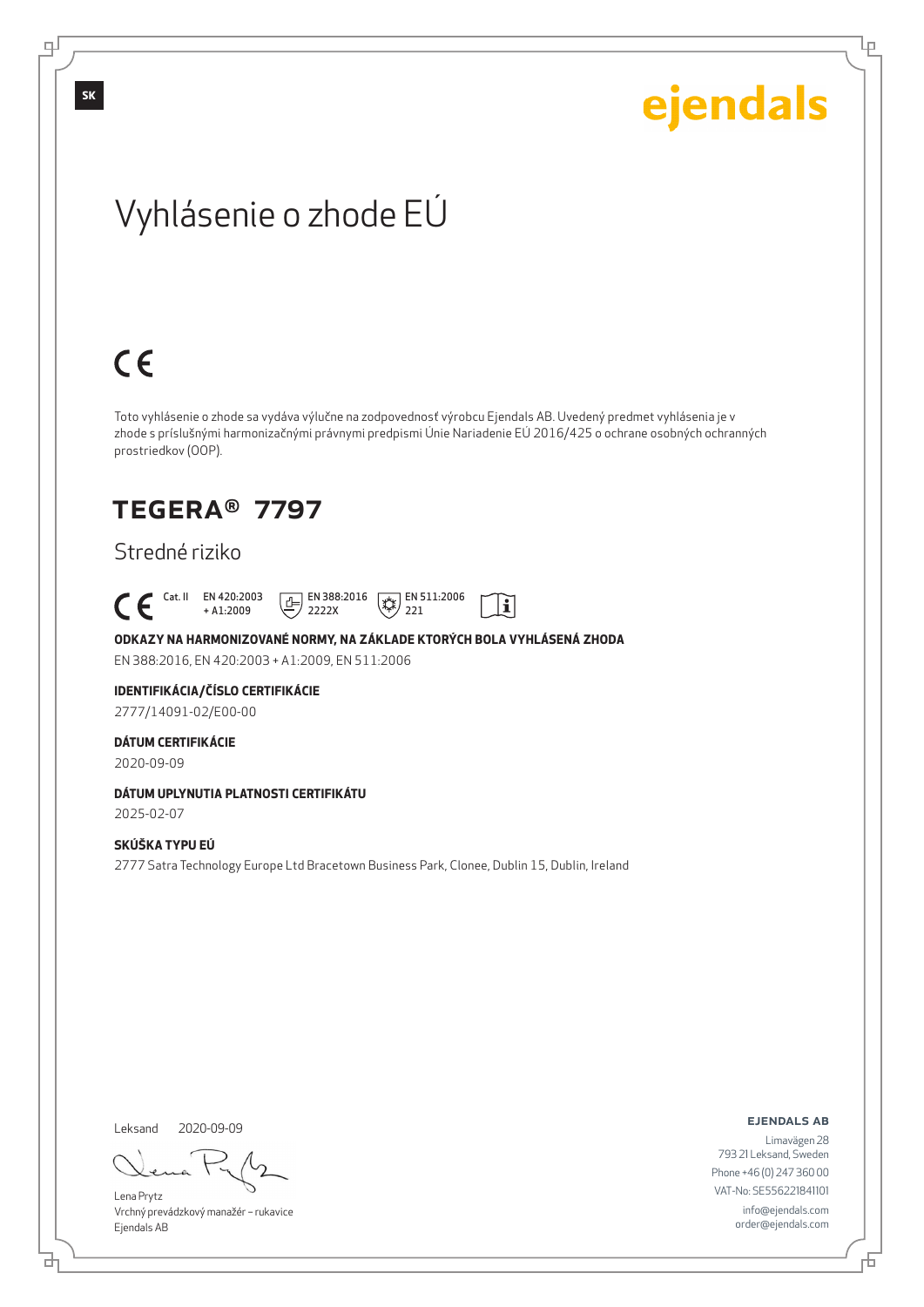Lρ

## Izjava ES o skladnosti izdelka

## $C \in$

Ta izjava o skladnosti je izdana z izključno odgovornostjo proizvajalca Ejendals AB. Opisani izdelek je skladen z usklajeno zakonodajo Unije na podlagi Uredbe o osebni varovalni opremi (OVO) EU 2016/425.

### TEGERA® 7797

### Srednje tveganje

 Cat. II EN 420:2003  $\boxed{E}$  EN 388:2016  $\sqrt{\frac{1}{2}}$  EN 511:2006 li + A1:2009 2222X 221

**NAVEDBA USKLAJENEGA STANDARDA, NA KATEREGA SE NANAŠA IZJAVA O SKLADNOSTI** EN 388:2016, EN 420:2003 + A1:2009, EN 511:2006

#### **IDENTIFIKACIJA/ŠTEVILKA POTRDILA** 2777/14091-02/E00-00

**DATUM IZDAJE POTRDILA**

2020-09-09

#### **ROK VELJAVNOSTI POTRDILA** 2025-02-07

#### **PRESKUS TIPA EU**

2777 Satra Technology Europe Ltd Bracetown Business Park, Clonee, Dublin 15, Dublin, Ireland

Leksand 2020-09-09

<u>다</u>

Lena Prytz Rokavice za višjega vodjo obrata Ejendals AB

ejendals ab

Limavägen 28 793 21 Leksand, Sweden Phone +46 (0) 247 360 00 VAT-No: SE556221841101 info@ejendals.com order@ejendals.com

டி

**SL**

Đ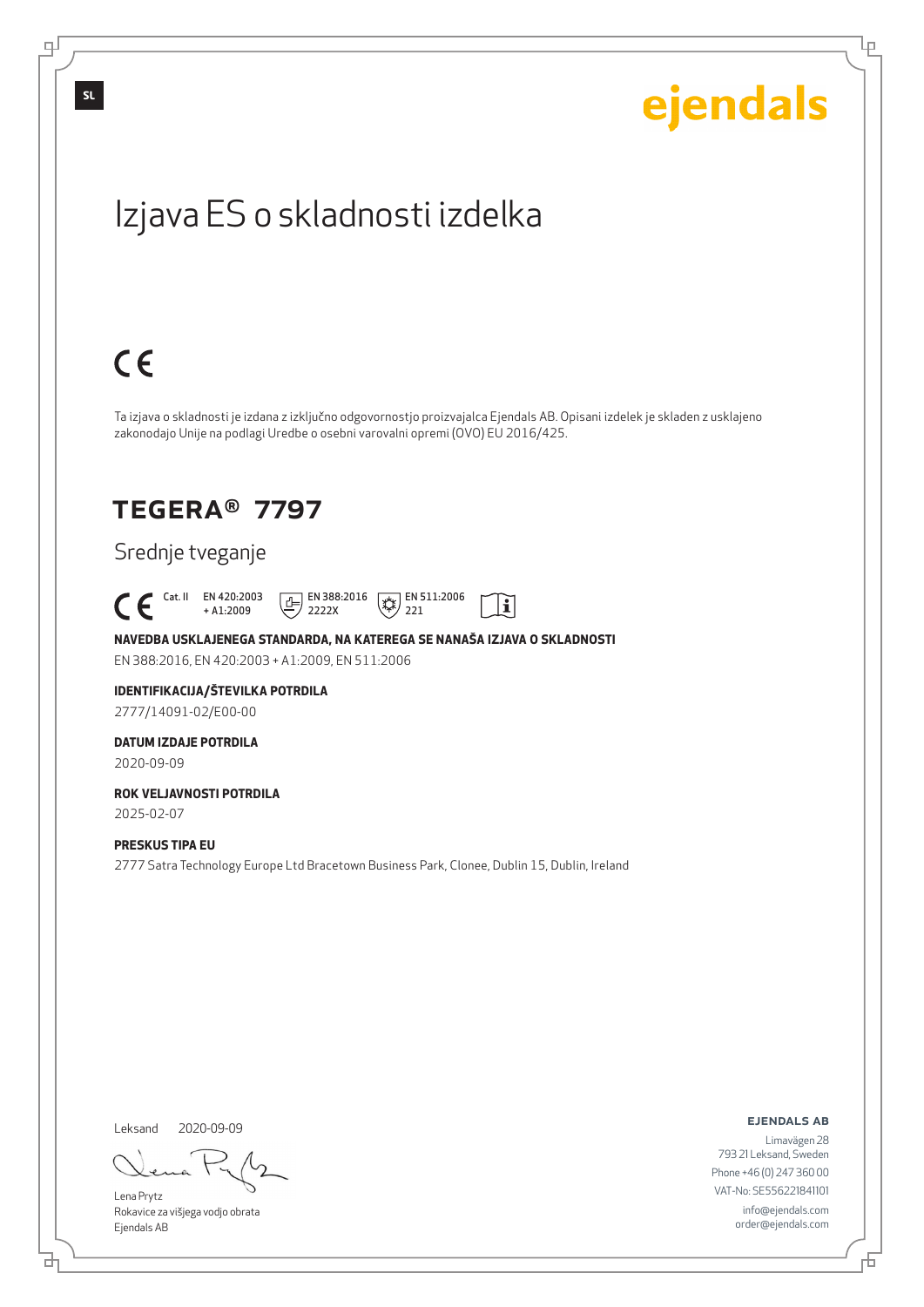டி

# ejendals

Lρ

## ES atitikties deklaracija

# $C \in$

Ši atitikties deklaracija pateikiama tik gamintojo "Ejendals AB" atsakomybe. Nurodytas objektas atitinka Sąjungos derinamųjų teisės aktų asmeninių apsaugos priemonių reglamentą ES 2016/425.

 $|\tilde{\mathbf{i}}|$ 

### TEGERA® 7797

### Vidutinė rizika

 $\begin{bmatrix} \text{Cat. II} & \text{EN } 420:2003 \\ + A1:2009 \end{bmatrix}$ + A1:2009  $\boxed{1}$  EN 388:2016 2222X  $\sqrt{\frac{1}{2}}$  EN 511:2006 221

**NUORODOS Į SUDERINTUS STANDARTUS, KURIAIS REMIANTIS DEKLARUOJAMA ATITIKTIS** EN 388:2016, EN 420:2003 + A1:2009, EN 511:2006

### **IDENTIFIKAVIMAS / SERTIFIKAVIMO NUMERIS**

2777/14091-02/E00-00

#### **SERTIFIKAVIMO DATA**

2020-09-09

### **SERTIFIKATO GALIOJIMO PABAIGOS DATA**

2025-02-07

#### **ES TIPO PATIKRINIMAS**

2777 Satra Technology Europe Ltd Bracetown Business Park, Clonee, Dublin 15, Dublin, Ireland

Leksand 2020-09-09

Lena Prytz Vyresniojo darbų vadovo pirštinės Ejendals AB

#### ejendals ab

Limavägen 28 793 21 Leksand, Sweden Phone +46 (0) 247 360 00 VAT-No: SE556221841101 info@ejendals.com order@ejendals.com

<u>다</u>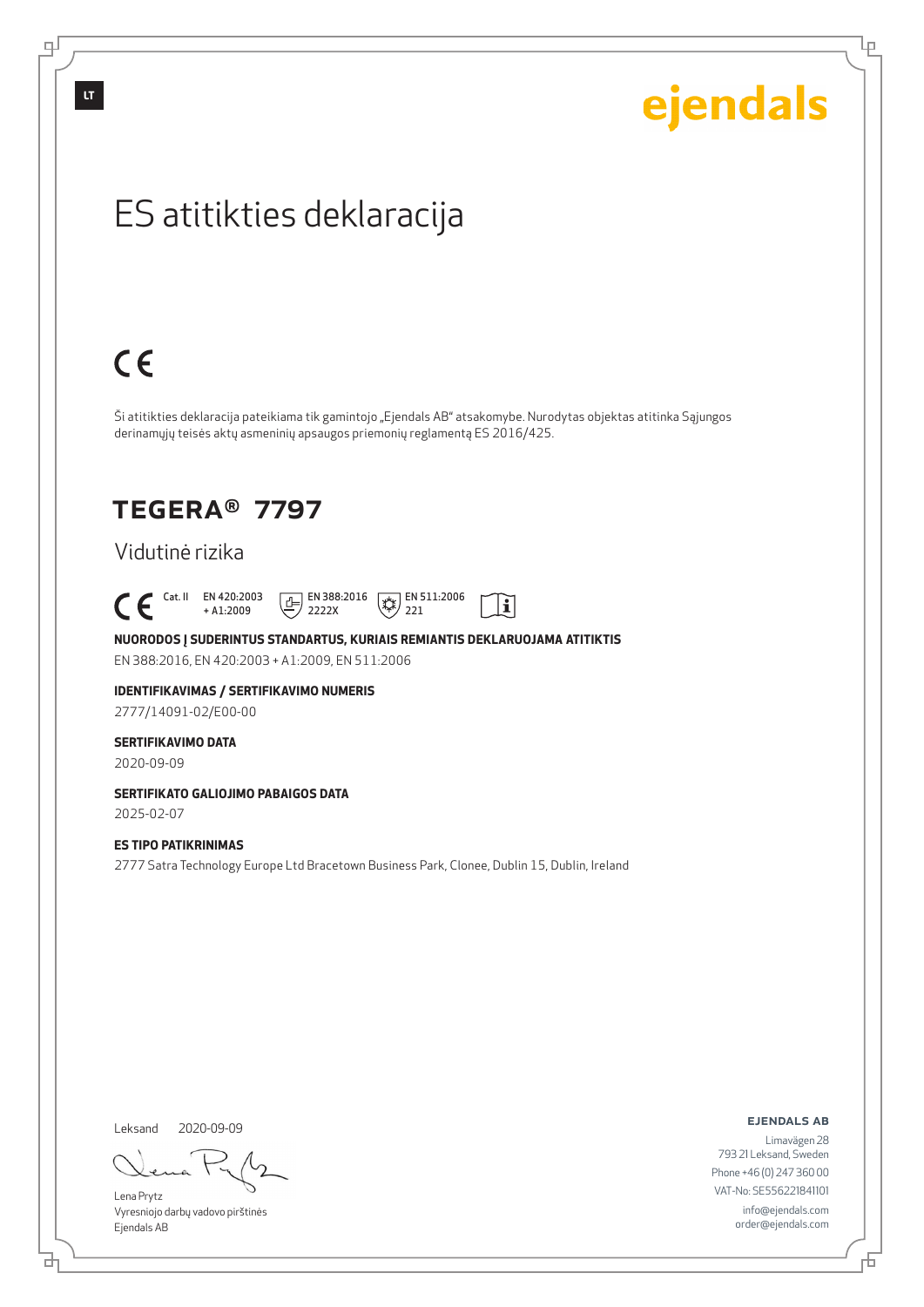

### Vidējs risks

 Cat. II EN 420:2003 + A1:2009  $\boxed{E}$  EN 388:2016 2222X

**ATSAUCES UZ HARMONIZĒTAJIEM STANDARTIEM, ATBILSTĪBA KURIEM TIEK APLIECINĀTA** EN 388:2016, EN 420:2003 + A1:2009, EN 511:2006

 $\mathbb{R}$  EN 511:2006 221

 $\mathbf{i}$ 

#### **SERTIFIKĀTA IDENTIFIKATORS/NUMURS** 2777/14091-02/E00-00

#### **SERTIFIKĀTA DATUMS**

2020-09-09

#### **SERTIFIKĀTA DERĪGUMA TERMIŅŠ** 2025-02-07

**ES TIPA PĀRBAUDE**

2777 Satra Technology Europe Ltd Bracetown Business Park, Clonee, Dublin 15, Dublin, Ireland

Leksand 2020-09-09

브

Lena Prytz Cimdu ražošanas vecākais rīkotājdirektors Ejendals AB

ejendals ab

Б

Lρ

ejendals

Limavägen 28 793 21 Leksand, Sweden Phone +46 (0) 247 360 00 VAT-No: SE556221841101 info@ejendals.com order@ejendals.com

**LV**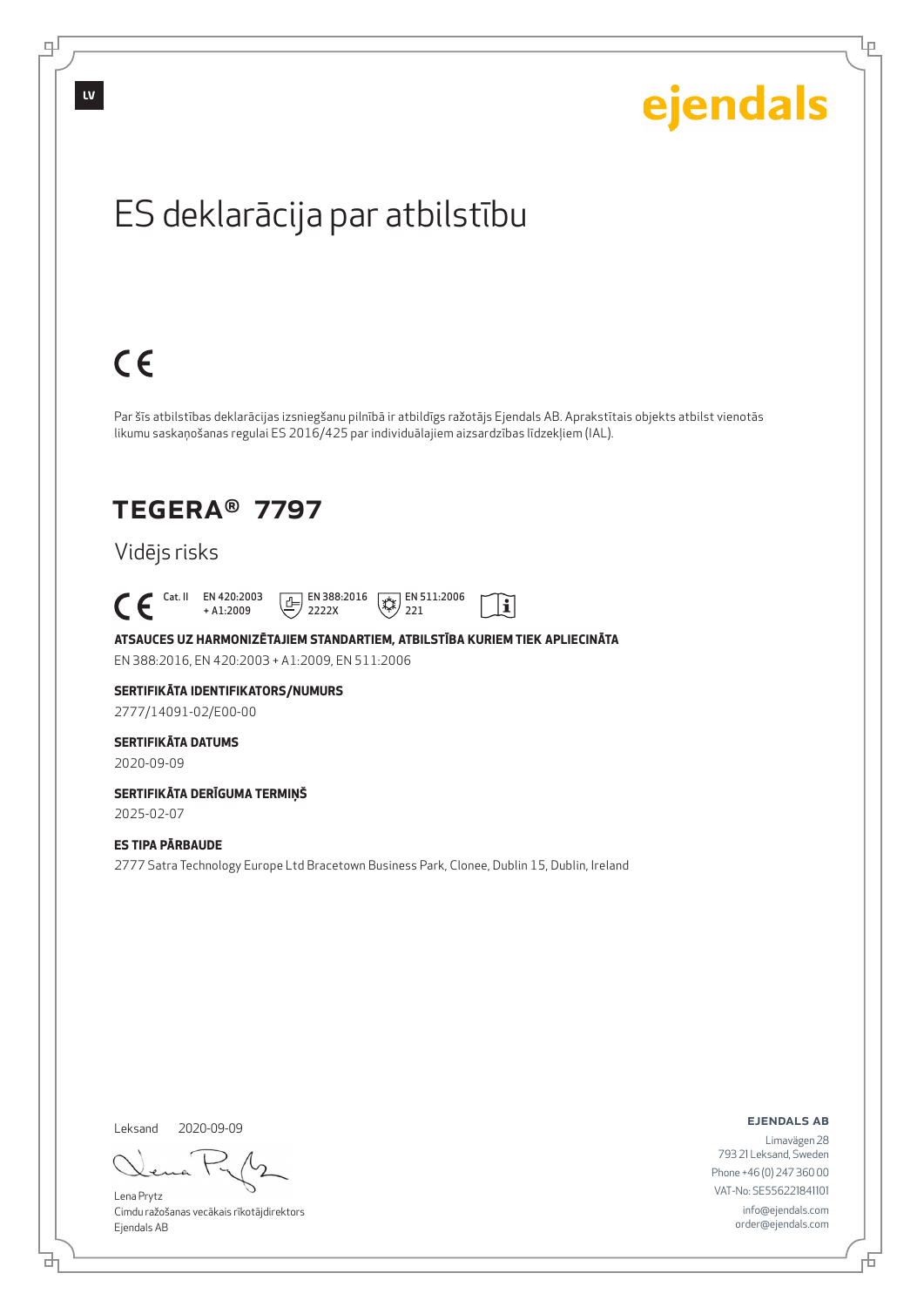Lр

## ЕС декларация за съответствие

# $C \in$

Настоящата декларация за съответствие е издадена на отговорността на производителя Ejendals AB. Предметът на декларацията е в съответствие със законодателството на Съюза за хармонизация относно личните предпазни средства (ЛПС), Регламент (ЕС) 2016/425.

## TEGERA® 7797

#### Среден риск

 Cat. II EN 420:2003  $\boxed{E}$  EN 388:2016  $\mathbb{R}$  EN 511:2006  $\mathbf{i}$ + A1:2009 2222X 221

**ПОЗОВАВАНИЯ СЕ ХАРМОНИЗИРАНИ СТАНДАРТИ, ЗА КОИТО СЕ ДЕКЛАРИРА СЪОТВЕТСТВИЕ** EN 388:2016, EN 420:2003 + A1:2009, EN 511:2006

**ИДЕНТИФИКАЦИЯ/НОМЕР НА СЕРТИФИКАТА**

2777/14091-02/E00-00

#### **ДАТА НА ИЗДАВАНЕ НА СЕРТИФИКАТА**

2020-09-09

### **ДАТА НА ВАЛИДНОСТ НА СЕРТИФИКАТА**

2025-02-07

#### **ЕС-ТИП ИЗСЛЕДВАНЕ**

2777 Satra Technology Europe Ltd Bracetown Business Park, Clonee, Dublin 15, Dublin, Ireland

Leksand 2020-09-09

브

Lena Prytz Ръкавици за старши ръководител на производството Ejendals AB

ejendals ab

Đ

Limavägen 28 793 21 Leksand, Sweden Phone +46 (0) 247 360 00 VAT-No: SE556221841101 info@ejendals.com order@ejendals.com

**BG**